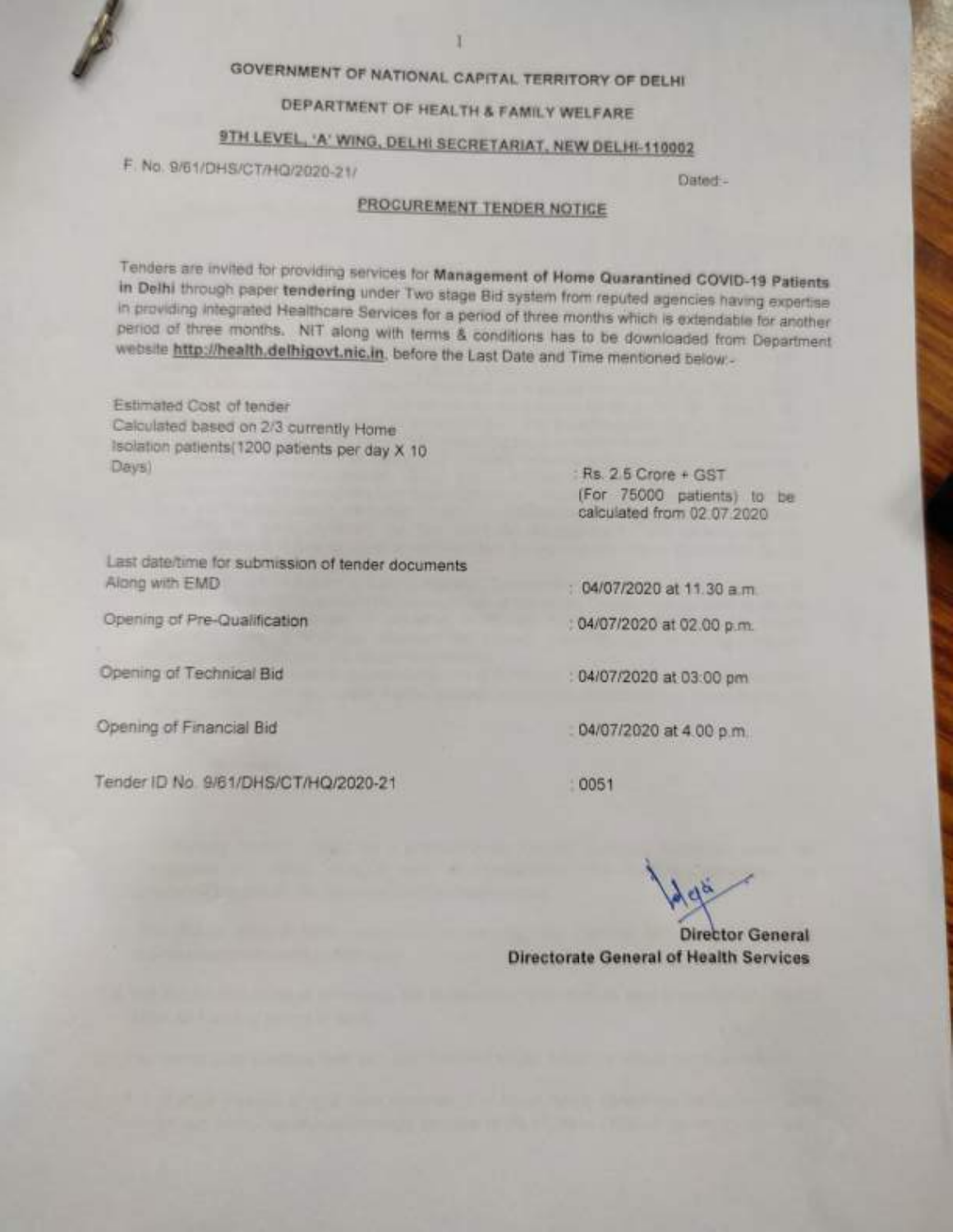#### 1

# **GOVERNMENT OF NATIONAL CAPITAL TERRITORY OF DELHI**

# **DEPARTMENT OF HEALTH & FAMILY WELFARE**

# **9TH LEVEL, 'A' WING, DELHI SECRETARIAT, NEW DELHI-110002**

F. No. 9/61/DHS/CT/HQ/2020-21/ Dated:-

#### **PROCUREMENT TENDER NOTICE**

Tenders are invited for providing services for **Management of Home Quarantined COVID-19 Patients in Delhi** through paper **tendering** under Two stage Bid system from reputed agencies having expertise in providing integrated Healthcare Services for a period of three months which is extendable for another period of three months**.** NIT along with terms & conditions has to be downloaded from Department website **<http://health.delhigovt.nic.in>**, before the Last Date and Time mentioned below:-

| Estimated Cost of tender<br>Calculated based on 2/3 currently Home  |                                                                                     |
|---------------------------------------------------------------------|-------------------------------------------------------------------------------------|
| Isolation patients (1200 patients per day X 10                      |                                                                                     |
| Days)                                                               | $:$ Rs. 2.5 Crore + GST<br>(For 75000 patients) to be<br>calculated from 02.07.2020 |
| Last date/time for submission of tender documents<br>Along with EMD | : 04/07/2020 at 11.30 a.m.                                                          |
| Opening of Pre-Qualification                                        | : 04/07/2020 at 02.00 p.m.                                                          |
| Opening of Technical Bid                                            | : 04/07/2020 at 03:00 pm                                                            |
| Opening of Financial Bid                                            | : 04/07/2020 at 4.00 p.m.                                                           |
| Tender ID No. 9/61/DHS/CT/HQ/2020-21                                | :0051                                                                               |

**Director General Directorate General of Health Services**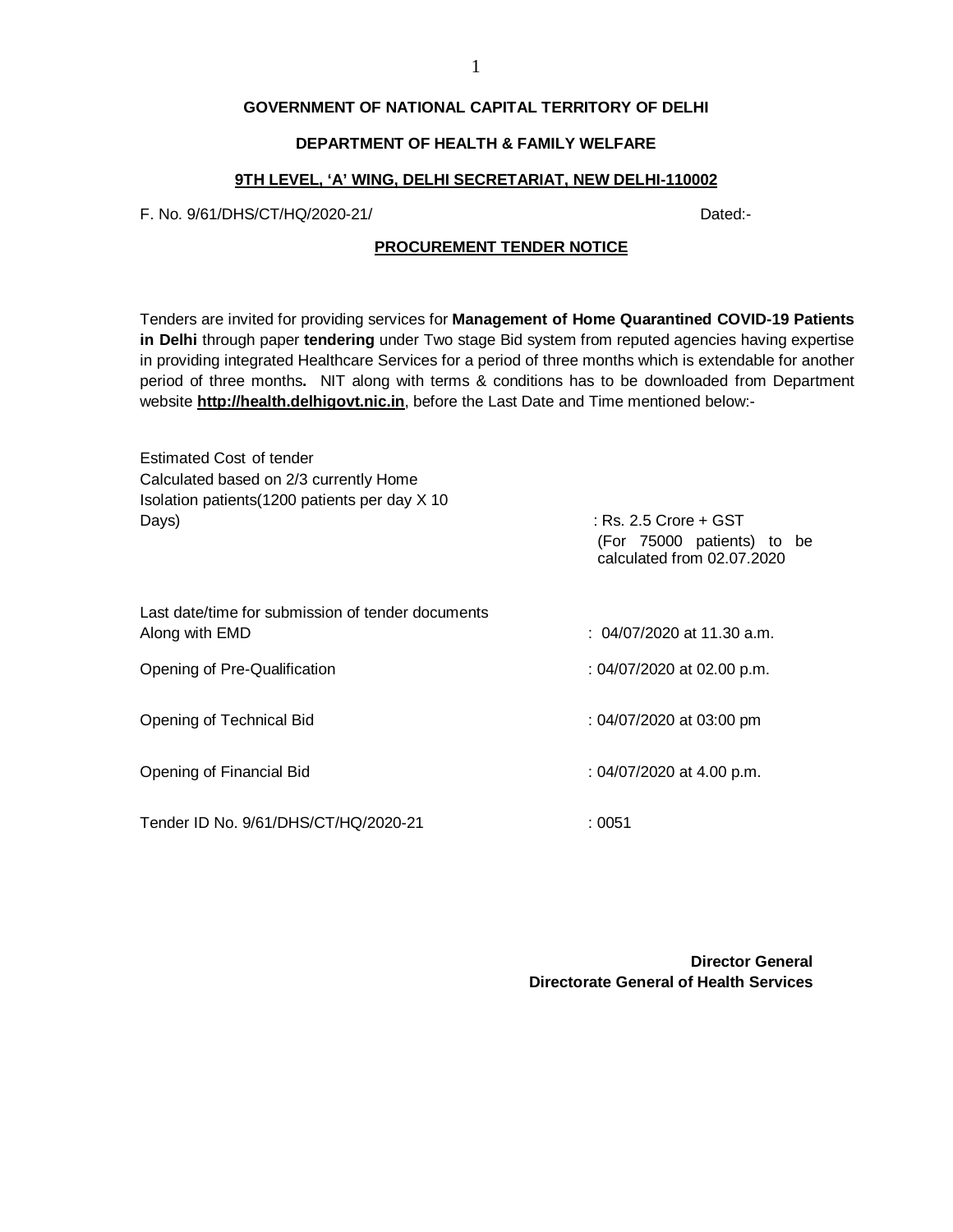# **NOTICE INVITING TENDER FOR MANAGEMENT OF HOME QUARANTINED COVID-19 PATIENTS IN DELHI**

# **INSTRUCTIONS TO BIDDERS**

# **1. GENERAL: -**

- 1.1 The Department of Health & Family Welfare, GNCT of Delhi is catering to the health needs of nearly 3 Crore population of Delhi.
- 1.2 The number of cases of COVID-19, which has been declared a pandemic by the WHO has been increasing across the country including in Delhi.
- 1.3 Govt. of India vide guidelines dated 27-04-2020, as modified from time to time, has clarified that very mild/ pre-symptomatic patients having the requisite facility at his/ her residence for self-isolation will have the option for home isolation. The guidelines also specify the eligibility for home isolation alongwith the criteria of seeking medical attention and time to discontinue home isolation. The guidelines also contain detailed instructions for care-givers and patients.
- 1.4 In pursuance of above guidelines, DGHS, GNCT of Delhi vide order dated 30<sup>th</sup> April, 2020 has issued detailed guidelines for Home Isolation of very mild/ pre-symptomatic COVID-19 cases and the instructions are further amplified by order dated 25th June, 2020 SOP's issued by DGHS for home isolation, the flow chart for the positive COVID patients and the responsibilities & duties of various stake-holders for making the Home Quarantine facility functional, as per Annexure 'A'.
- 1.5 The Department of Health & Family Welfare, Government of National Capital Territory of Delhi has decided to outsource the management of the Home Quarantined patients to private agencies having expertise in rendering Integrated Health Care Services like Health Monitoring, Care & wellness programs for patients including nursing/nursing attendant services, doctors on call, etc. as per requirement.
- 1.6 Estimated cost of project is approximately Rs. 2.5Crore for 3 months for an average addition of 1200 persons per day under Home Isolation during the contract period (considering 2/3 Patient will give consent)

# **2. ELIGIBLE BIDDERS: -**

- 2.1 The Bidding Agency should be a Limited/Private Limited Company registered under the Companies Act, 1956 either in form of Proprietorship/Joint Venture/Consortium. The company/Firm should be registered/incorporated in India
- 2.2 The Bidder should have experience in carrying out medical tele calling or similar activities/services/Quality certificates.
- 2.3 The Bidder should have completed set up available with them to start execution of contract within 48 hours of award of work.
- 2.4 The Bidder shall possess valid ISO 9001/14001/OHSAS 18001 or similar certifications.
- 2.5 The Bidding Agency should have experience of home health care three consecutive years and should be having annual average turnover of Rs.75 lakhs (30% of the estimated cost of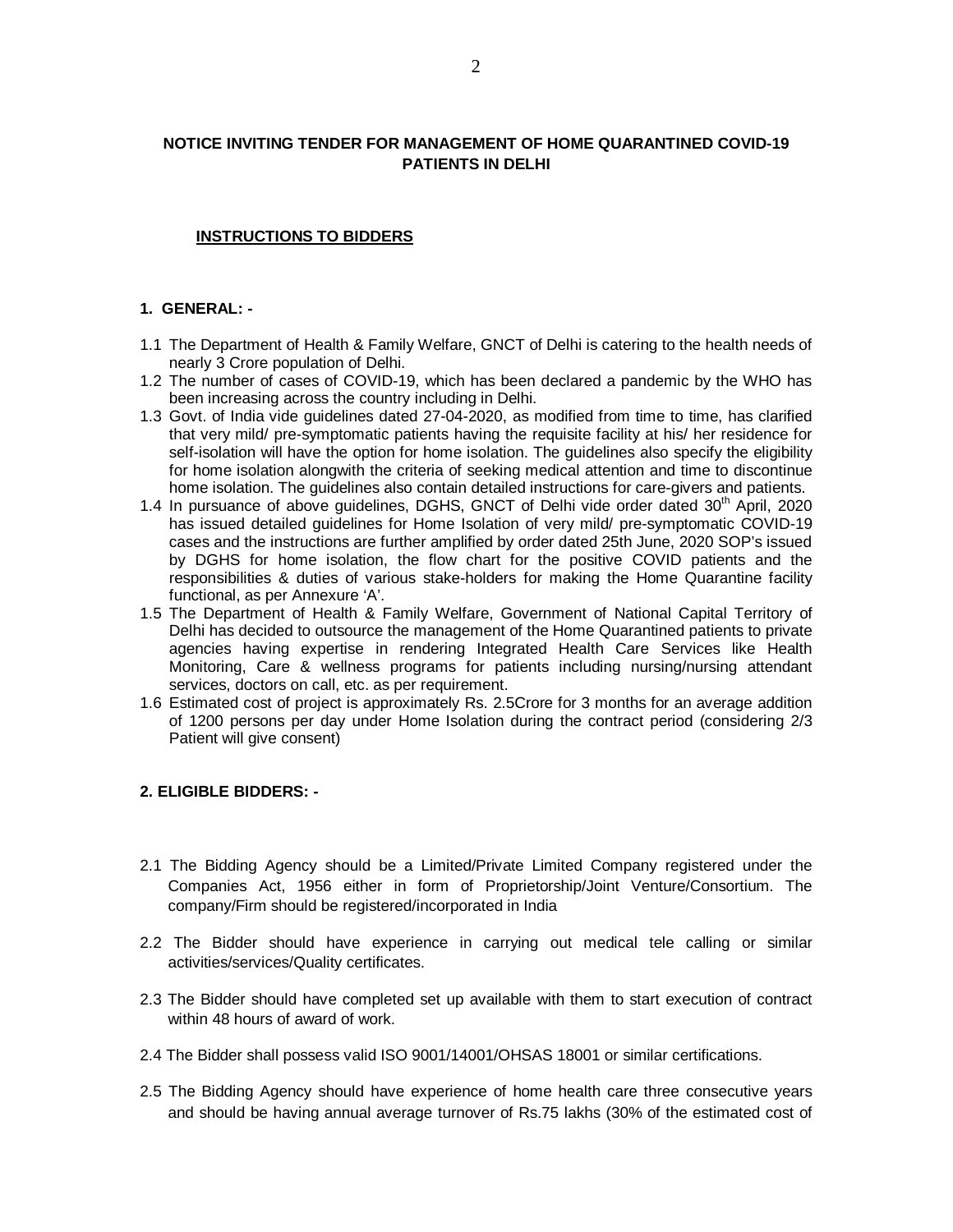tender) during the last three financial years in the books of accounts ending 31st March, 2019.

- 2.6. The bidder blacklisted or debarred for any fault from any Govt. Department/Organization will not be eligible for bidding. The tenderer must submit an affidavit/ undertaking in this regard.
- 2.7 The Bidders should be registered with the Income Tax and also registered under the Labour Laws, Employees Provident Fund Organization, Employees State Insurance Corporation.
- 2.8 The Bidder should also have clearance from Sales/Service Tax Department and Income Tax Department, Relevant proof in support shall be submitted.
- 2.9.The company/Firm should have their own or under contract a call-centre facility, with experienced tele-callers, of a minimum strength of 250 tele-callers.
- 2.10 The company/firm should have the capacity to increase the tele-callers as per the requirement of GNCTD.
- 2.11. The tele-callers should be conversant with both English and Hindi.
- 2.12 The location of the call-centre should be in India.

# **3. QUALIFICATION OF THE BIDDERS: -**

- 3.1. The Bidder, to qualify for award of contract, shall submit a power of attorney **as per the format at Appendix IX** authorizing the signatory of the bid to commit the bidder.
- 3.2. In case the bidder is a Consortium/Joint Venture, the Members thereof should furnish a Power of Attorney in favor of the Lead Member in the format at **Appendix-X** for Lead Member of Consortium.
- 3.3 (a) Memorandum of Understanding shall be provided in case the Bidder comprises of Joint venture/Consortium.

(b) Details of the intended participation by each member shall be furnished with complete details of the proposed division of responsibilities and corporate relationships among the individual members.

- 3.4. In case the Bidder is a joint venture or consortium, full details of ownership and control of each member thereof shall be submitted.
- 3.5. Bidder shall submit a copy of PAN card No. under Income Tax Act. In case the Bidder is the joint venture or consortium then PAN Card Number of each member shall be submitted.
- 3.6. Bidder must submit copies of all requisite documents, duly self-attested, along with technical bid of the tender online.
- 3.7. Each Bidder (each member in the case of joint venture/consortium) or any associate is required to confirm and declare with his bid that no agent, middleman or any intermediary has been, or will be, engaged to provide any services, or any other item or work related to the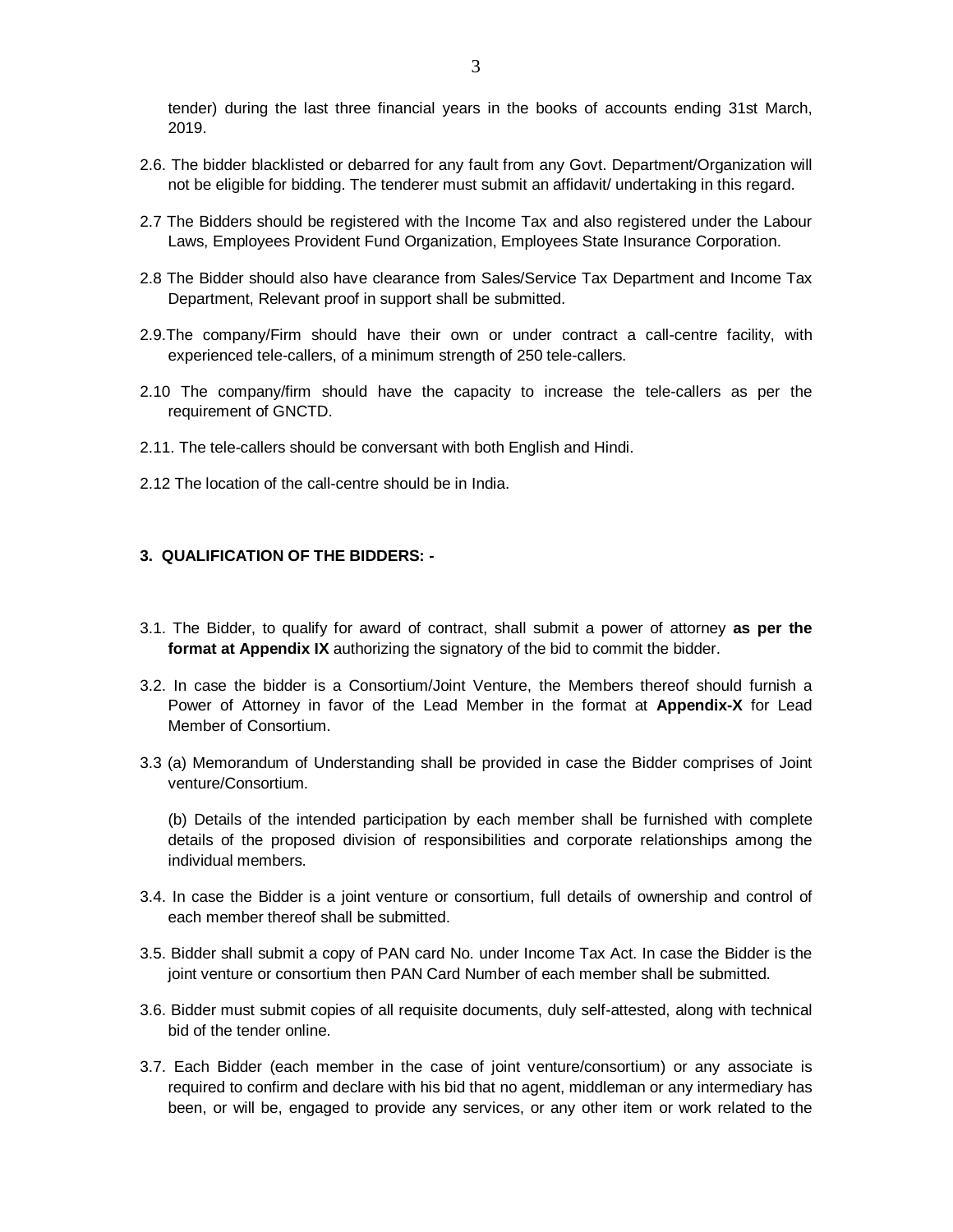award and performance of this contract. They will have to further confirm and declare that no agency commission or any payment which may be construed as an agency commission will be paid and that the tender price will not include any such amount. If the Department subsequently finds to the contrary, the Department reserves the right to declare the Bidder as non-compliant and declare any contract if already awarded to the Bidder to be null and void.

- 3.8. Canvassing or offer of an advantage or any other inducement by any person with a view to influencing acceptance of a bid will be an offence under Laws of India. Such action will result in the rejection of bid, in addition to other punitive measures.
- 3.9.A Bidder shall not have a conflict of interest (the "Conflict of Interest") that affects the Bidding Process. Any Bidder found to have a Conflict of Interest shall be disqualified. In the event of disqualification, the Department shall be entitled to forfeit and appropriate the Bid Security or Performance Security, as the case may be, as mutually agreed genuine pre-estimated loss and damage likely to be suffered and incurred by the Authority and not by way of penalty for, inter alia, the time, cost and effort of the Authority, including consideration of such Bidder's proposal (the "Damages"), without prejudice to any other right or remedy that may be available to the Authority under the Bidding Documents and/ or the Agreement or otherwise. Without limiting the generality of the above, a Bidder shall be deemed to have a Conflict of Interest affecting the Bidding Process, if:
	- (i) such Bidder, or any Associate thereof, has a relationship with another Bidder, or any Associate thereof, directly or through common third party/ parties, that puts either or both of them in a position to have access to each others' information about, or to influence the Bid of either or each other; or

# Explanation:

In case a Bidder is a Consortium, then the term Bidder as used in this Clause 3.9, shall include each Member of such Consortium.

For purposes of this Tender, Associate means, in relation to the Bidder/ Consortium Member, a person who controls, is controlled by, or is under the common control with such Bidder/ Consortium Member (the "Associate"). As used in this definition, the expression "control" means, with respect to a person which is a company or corporation, the ownership, directly or indirectly, of more than 50% (fifty per cent) of the voting shares of such person, and with respect to a person which is not a company or corporation, the power to direct the management and policies of such person by operation of law.

3.10 The Department has adopted a two-stage process (collectively referred to as the "Bidding Process") for selection of the Bidder for award of the Project(s). The first stage (the "Qualification Stage") of the process involves pre-qualification of interested parties/ applicants/ Consortia in accordance with the provisions of the bid. At the end of the Qualification Stage, the Authority will short-list Applicants who are eligible for participation in the second stage of the Bidding Process (the "Bid Stage") comprising the Financial bids. In the Bid Stage, then financial bids submitted by the aforesaid short-listed Applicants, (the "Bidders", which expression shall, unless repugnant to the context, include the Members of the Consortium) will be examined in accordance with the terms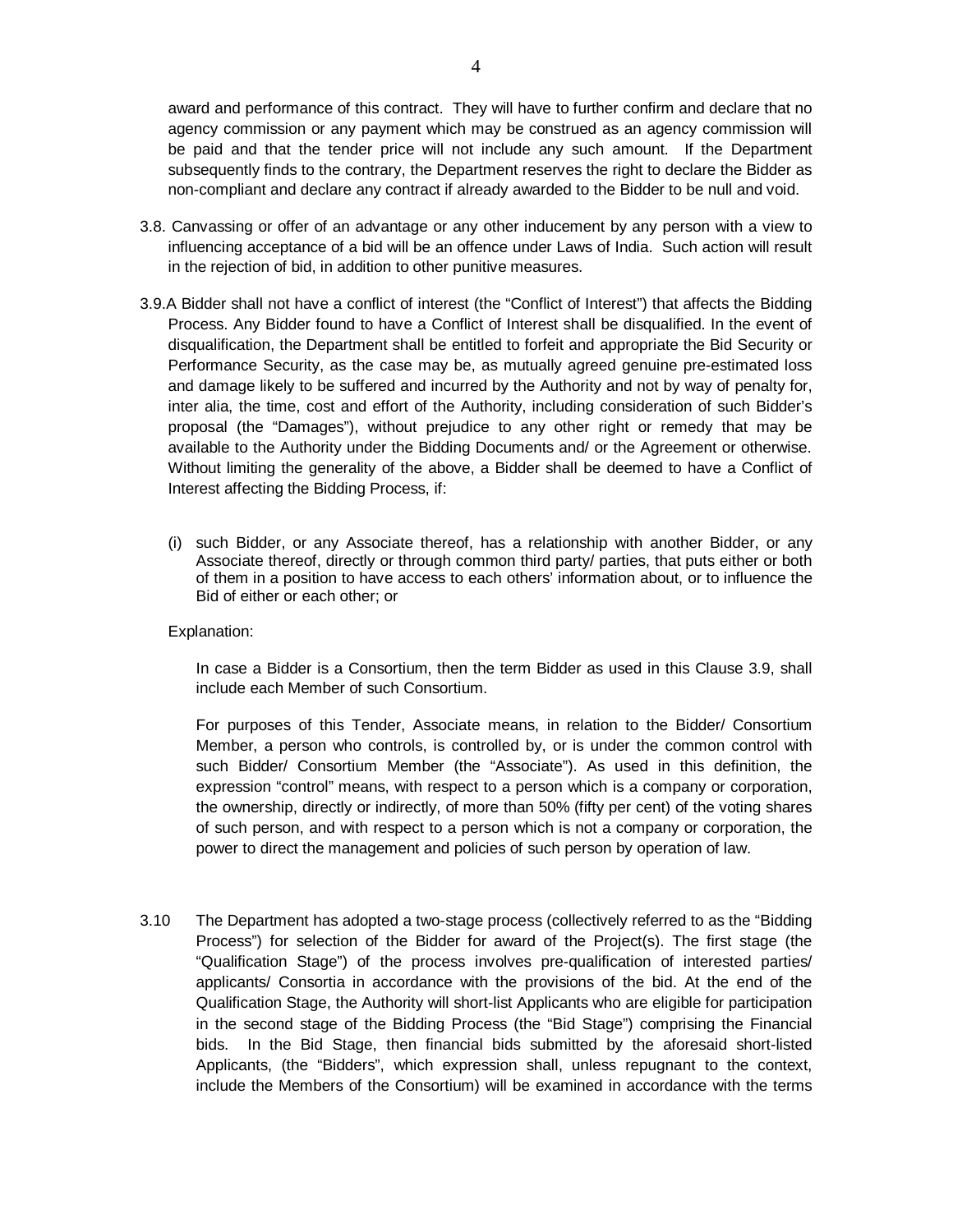specified in the Bidding Documents. The Bid shall be valid for a period of not less than 120 days from the last date of submission of tender.

# **4. ONE BID PER BIDDER: -**

Each Bidder can submit only one bid either by himself or as a partner in joint venture or as a member of consortium. If a bidder or if any of the partners in a joint venture or any one of the members of the consortium participate in more than one bid, the bids are liable to be rejected.

# **5. COST OF BID: -**

The bidder shall bear all costs associated with the preparation and submission of his bid and the Department will in no case shall be responsible or liable for those costs, regardless of the conduct or outcome of the tender process.

# **6. SITE VISIT AND VERIFICATION OF INFORMATION: -**

- 6.1 The bidder is required to provide services for **Management of Home Quarantined COVID-19 Patients in Delhi** throughout the geographical area of Delhi as prescribed in the scope of work. The costs of visiting/ inspecting the locations, if any felt necessary, shall be borne by the bidder.
- 6.2 It shall be deemed that by submitting a bid, the Bidder has:
	- a) made a complete and careful examination of the Bidding Documents;
	- b) received all relevant information requested from the Authority;
	- c) accepted the risk of inadequacy, error or mistake in the information provided in the Bidding Documents or furnished by or on behalf of the Department relating to any of the matters relevant to the Project;
	- d) satisfied itself about all matters, things and information including matters referred to in Clause 6.1 hereinabove necessary and required for submitting an informed Bid, execution of the Project in accordance with the Bidding Documents and performance of all of its obligations there under;
	- e) acknowledged and agreed that inadequacy, lack of completeness or incorrectness of information provided in the Bidding Documents or ignorance of any of the matters referred to in Clause 6.1 hereinabove shall not be a basis for any claim for compensation, damages, extension of time for performance of its obligations, loss of profits etc. from the Department, or a ground for termination of the Management of Home Quarantined COVID-19 Patients in Delhi Agreement by the Company;
	- f) acknowledged that it does not have a Conflict of Interest; and
	- g) Agreed to be bound by the undertakings provided by it under and in terms hereof.
- 6.3 The Department shall not be liable for any omission, mistake or error in respect of any of the above or on account of any matter or thing arising out of or concerning or relating to the Tender Document or the Bidding Process, including any error or mistake therein or in any information or data given by the Department.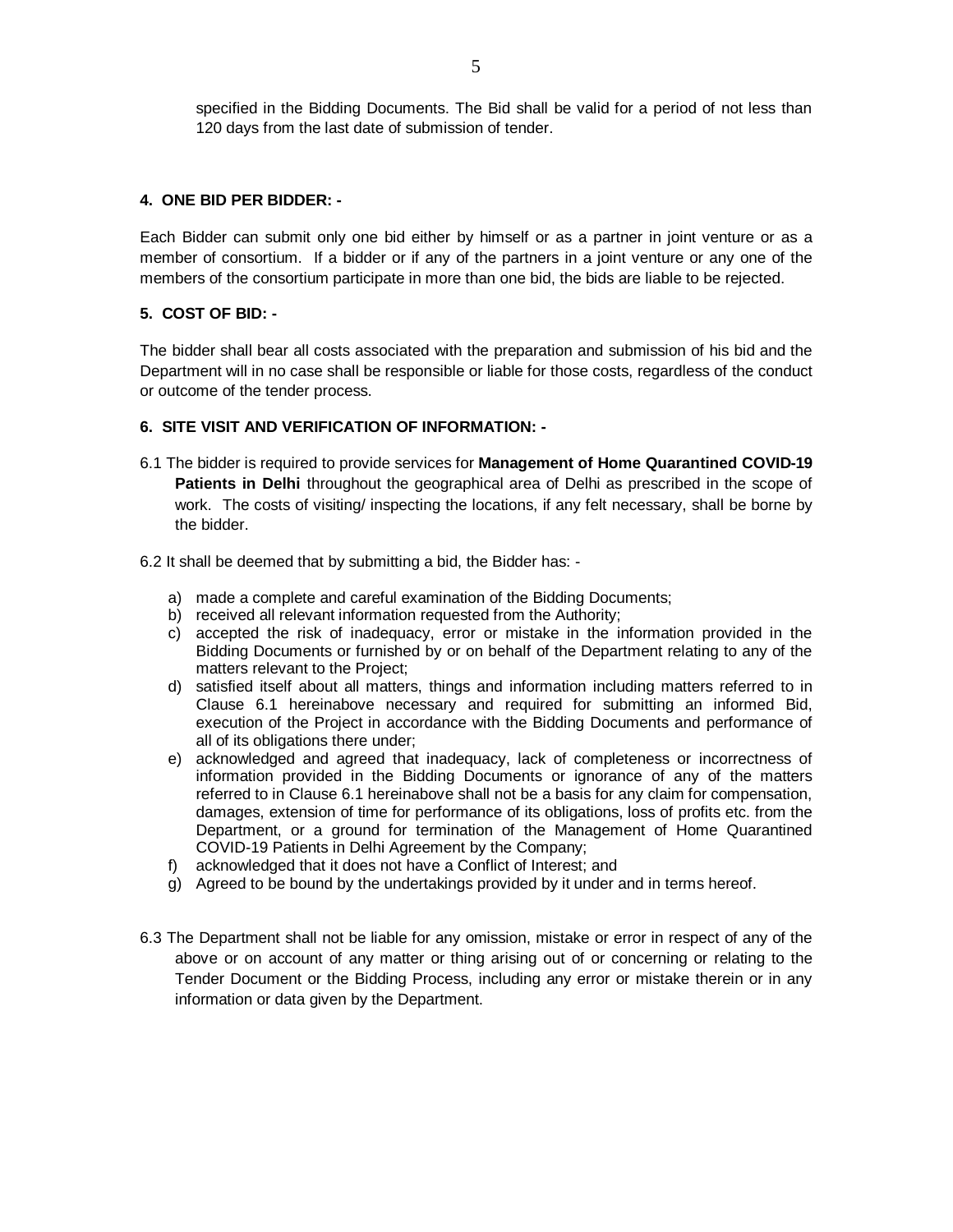# **7. TENDER DOCUMENTS: -**

# **7.1. Contents of Tender Documents.**

- 7.1.1. The Tender Invitation Document has been prepared for the purpose of inviting tenders for providing **Management of Home Quarantined COVID-19 Patients in Delhi**. The Tender document comprises of:
	- (a) Notice of Invitation of Tender.
	- (b) Terms and Conditions.
	- (c) Tender form for management of Home Quarantined COVID-19 Patients in Delhi(Annexure- I)
	- (d) Scope of Work (Annexure-II)
	- (e) Price Bid (Annexure- III)
	- (f) Check list for Pre-qualification Bid (Annexure-IV)
	- (g) Undertaking (Annexure-V)
	- (h) Form of Bank Guarantee for Bid Security (Annexure-VI)
	- (i) Form of Bank Guarantee for Performance Security (Annexure-VII)
	- (j) Form of Agreement (Annexure-VIII)
	- (k) Format of power of attorney to commit the bidder(Annexure-IX)
	- (l) Format of power of Attorney for Consortium/Jt. Venture(Annexure-X)
- 7.1.2. The bidder is expected to examine all instructions, Forms, Terms and Conditions in the Tender document. Failure to furnish all information required by the Tender document or submission of a tender not substantially responsive to the Tender document in every respect will be at the bidder's risk and may result in rejection of his bid.
- 7.1.3. The bidder shall not make or cause to be made any alteration, erasure or obliteration to the text of the Tender document.

# **8. PREPARATION OF BIDS: -**

# **8.1. Language.**

The bids and all accompanying document shall be in English or in Hindi. In case any accompanying documents are in other languages, it shall be accompanied by an English translation. The English version shall prevail in matters of interpretation.

# **8.2. Documents Comprising the Bid.**

Tender document issued for the purposes of tendering as described in Clause 7.1 and any amendments issued shall be deemed as incorporated in the Bid.

- 8.2.1. The bidder shall, on or before the date given in the Notice Inviting Tender, submit his bid in two BIDs pre-qualification & Technical in one envelope and price bid in another envelope with superscript (**Financial Bid not to be open**)
- 8.2.2. One copy of the Tender document and Addenda, if any, thereto with each page signed and stamped shall be attached to acknowledge the acceptance of the same.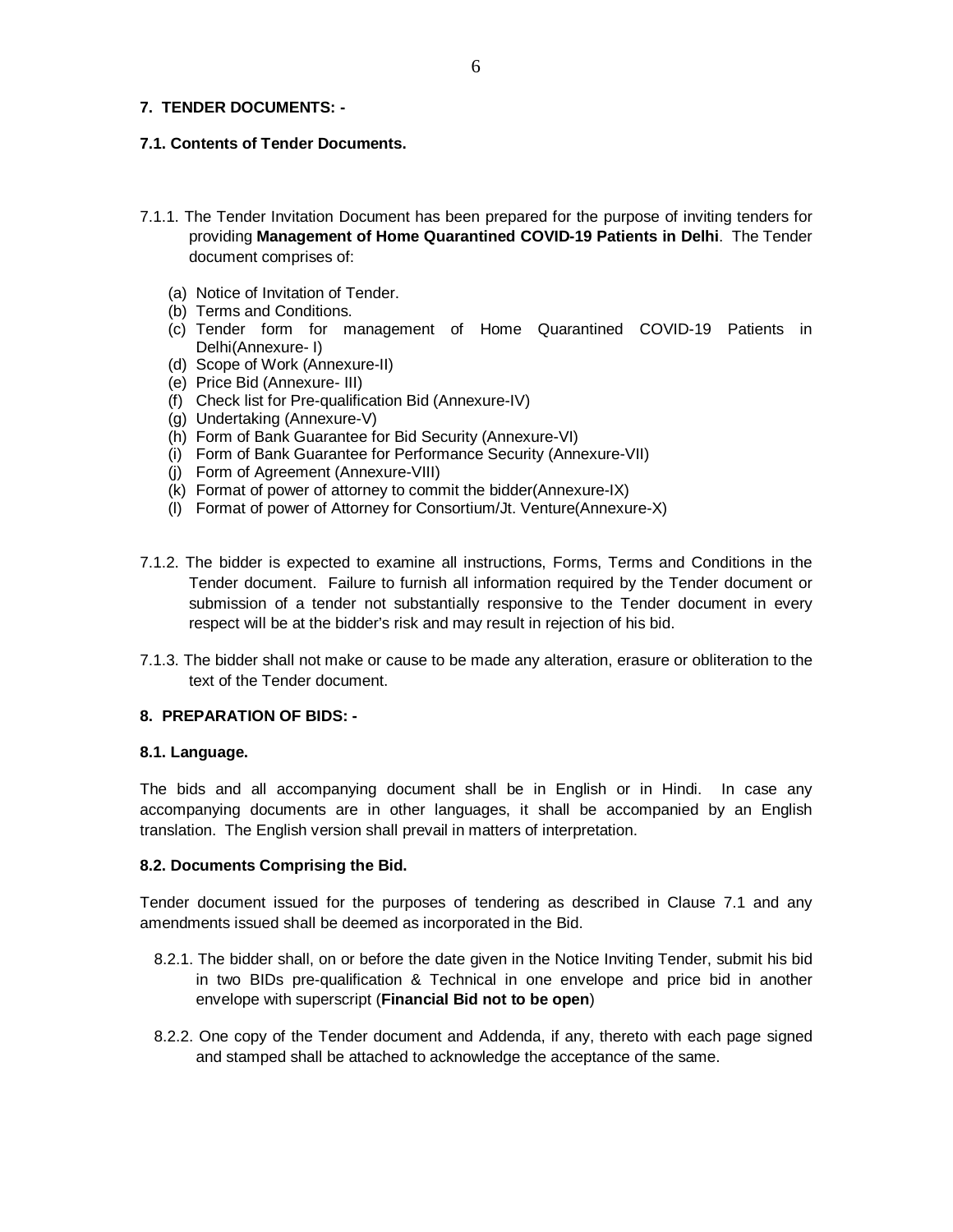- 8.2.3. The Company/bidder shall deposit Bid Security (Earnest Money Deposit) for an amount of Rs. 5 Lac (Five Lac) in the form of an Account Payee Demand Draft, Bankers Cheque, Fixed Deposit Receipt from a commercial bank, or Bank Guarantee from a commercial bank in an acceptable form in favor of State Health Society, Delhi, payable at Delhi along with the Tender document. The Bid Security will remain valid for a period of forty-five days beyond the final bid validity period. Bid securities of the unsuccessful bidders will be returned to them within seven (07) days after opening of the eligible financial Bids. No interest will be payable on the Bid security by the Health Department. **The EMD has to be submitted Physically before the last date and time for submission of tender in the Office of Public Health, wing-IV,** Directorate General of Health Services, Govt. of NCT of Delhi, School Block, Laxmi Nagar, Shakarpur, Delhi-92
- 8.2.4. These shall be addressed to the DIRECTOR GENERAL HEALTH SERVICES/VICE CHAIRPERSON, SHSD, and submit at the address given in the Tender Document. As mentioned in clause 8.2.3
- 8.2.5. The Bidder (each member in case of joint venture/consortium) shall furnish the details regarding total number of works, as stated in Clause 2.1, completed in preceding three years, which were similar in nature and complexity as in the present contract requiring providing Management of Home Quarantined COVID-19 Patients in Delhi.

# **8.3. BID PRICES: -**

8.3.1. Bidder shall prepare the financial bid in the price schedule as provided in the Tender Document at Annexure-III. The quoted consolidate amount price shall be inclusive all the liabilities of the Company except GST as determine by the appropriate government time to time.

- 8.3.2. Conditional bids/offers will be summarily rejected.
- 8.3.3. The rates and prices quoted by the Bidder shall be exclusive of Tax.

# **8.4. FORM OF BID: -**

The Form of Bid shall be completed in all respects and duly signed and stamped by an authorized and empowered representatives of the Bidder. If the Bidder comprises a consortium or a joint venture, the Form of Bid shall be signed by a duly authorized representative of each member of participant thereof. Signatures on the Form of Bid shall be witnessed and dated. Copies of relevant power of attorney shall be attached.

# **8.5. Currencies of Bid and Payment: -**

8.5.1. The Bidder shall submit his price bid/offer in Indian Rupees and payment under this contract will be made in Indian Rupees in words & figure

# **8.6. Duration of Contract: -**

The contract shall be valid initially for Three months. The contract can be further extended, on the same rates and terms & conditions, for further duration of three months which will be decided by mutual consent between the Health Department and the Company. Further the Department reserves the right to curtail the validity of contract for such period as may be found suitable by the Department, depending on Pandemicity, the Department has the right to extend unilaterally on same terms & conditions.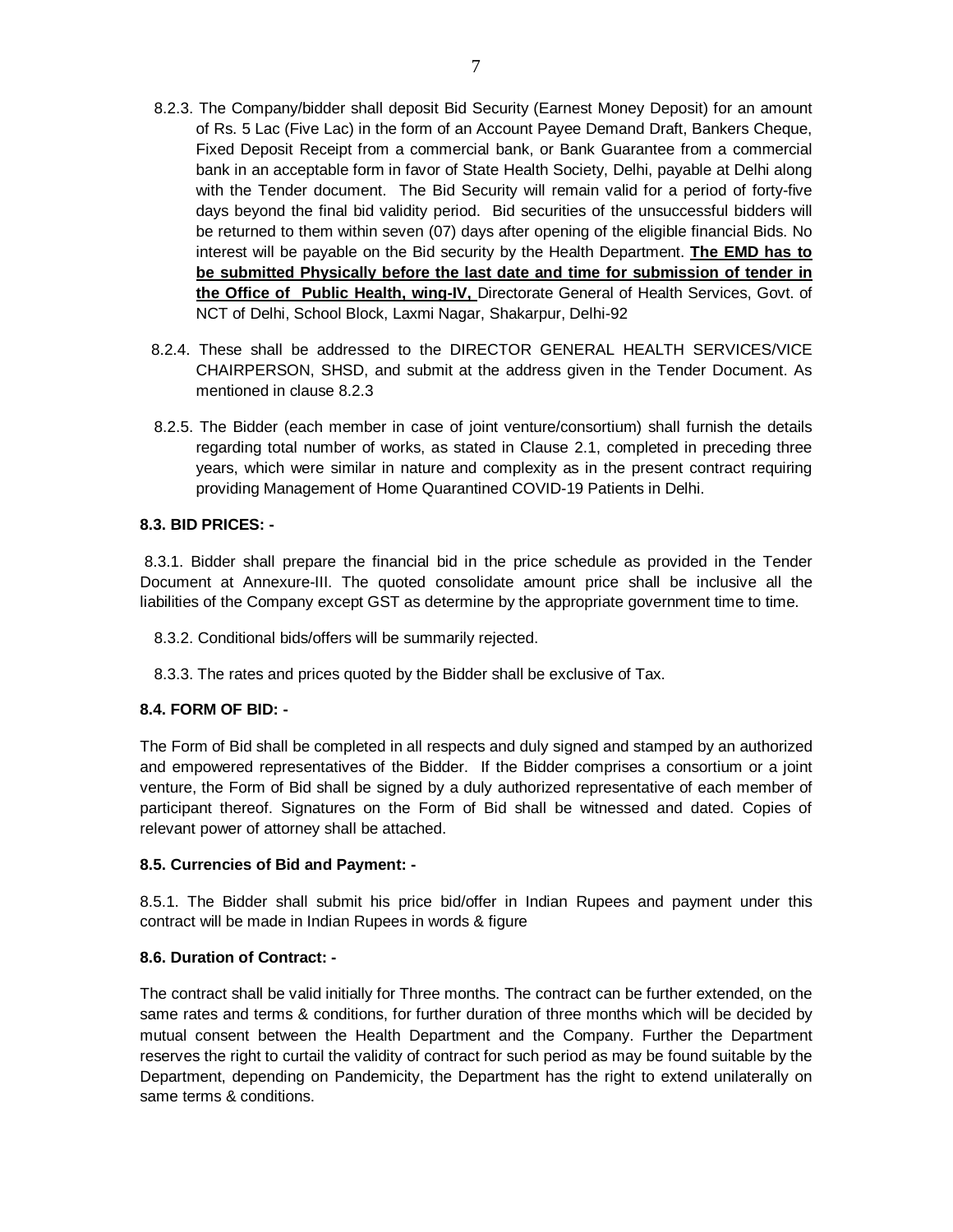# **8.7. BID SECURITY: -**

- 8.7.1. The Company/bidder shall deposit Bid Security (Earnest Money Deposit) for an amount of Rs. Five Lac in the form of an Account Payee Demand Draft, Bankers Cheque, Fixed Deposit Receipt from a commercial bank, or Bank Guarantee from a commercial bank in an acceptable form in favor of **State Health Society, Delhi, payable at Delhi** along with the Tender document. The Bid Security will remain valid for a period of forty-five days beyond the final bid validity period. No interest will be payable on the Bid security by the Health Department. **The EMD has to be submitted Physically, before the last date and time for submission of tender.**
- 8.7.2. Any Tender not accompanied by Bid Security shall be rejected.
- 8.7.3. Bid securities of the unsuccessful bidders will be returned to them within seven (07) days after opening of the eligible financial Bids. No interest will be payable on the Bid security by the Health Department.
- 8.7.4. Bid security of the successful bidder shall be returned upon the bidder signing the agreement and submitting the performance security in accordance with the provisions of clause 8.7.7.
- 8.7.5. Bid Security shall be forfeited if the bidder withdraws his bid during the period of Tender validity.
- 8.7.6. Bid Security shall be forfeited if the successful bidder refuses or neglects to execute the Contract or fails to furnish the required Performance Security within the time frame specified by the Department.
- 8.7.7. **Performance Security: -** Performance security to be deposited on signing the agreement @ 10% of total estimated cost/value of tender. EMD will be released only after deposition of performance security. The Performance Security should be in the form of DD/ePBG in favor of SHS (D) Health System Strengthing Accountof Delhi, payable at Delhi.

# **8.8. Format and Signing of Bid: -**

- 8.8.1. The bidder shall submit one copy of the Tender document and addenda, if any, thereto, with each page of this document signed and stamped to confirm the acceptance of the terms and conditions of the tender by the bidder.
- 8.8.2. The documents comprising the bid shall be typed or written in indelible ink and all pages of the bid shall be signed by a person or persons duly authorized to sign on behalf of the bidder. All pages of the bid, where entries or amendments have been made, shall be signed by the person or persons signing the bid.
- 8.8.3. The bid shall contain no alterations, omissions or additions except those to comply with instruction issued by the Department, or are necessary to correct errors made by the bidder, in which case such corrections shall be initialed/signed and dated by the person or persons signing the bid.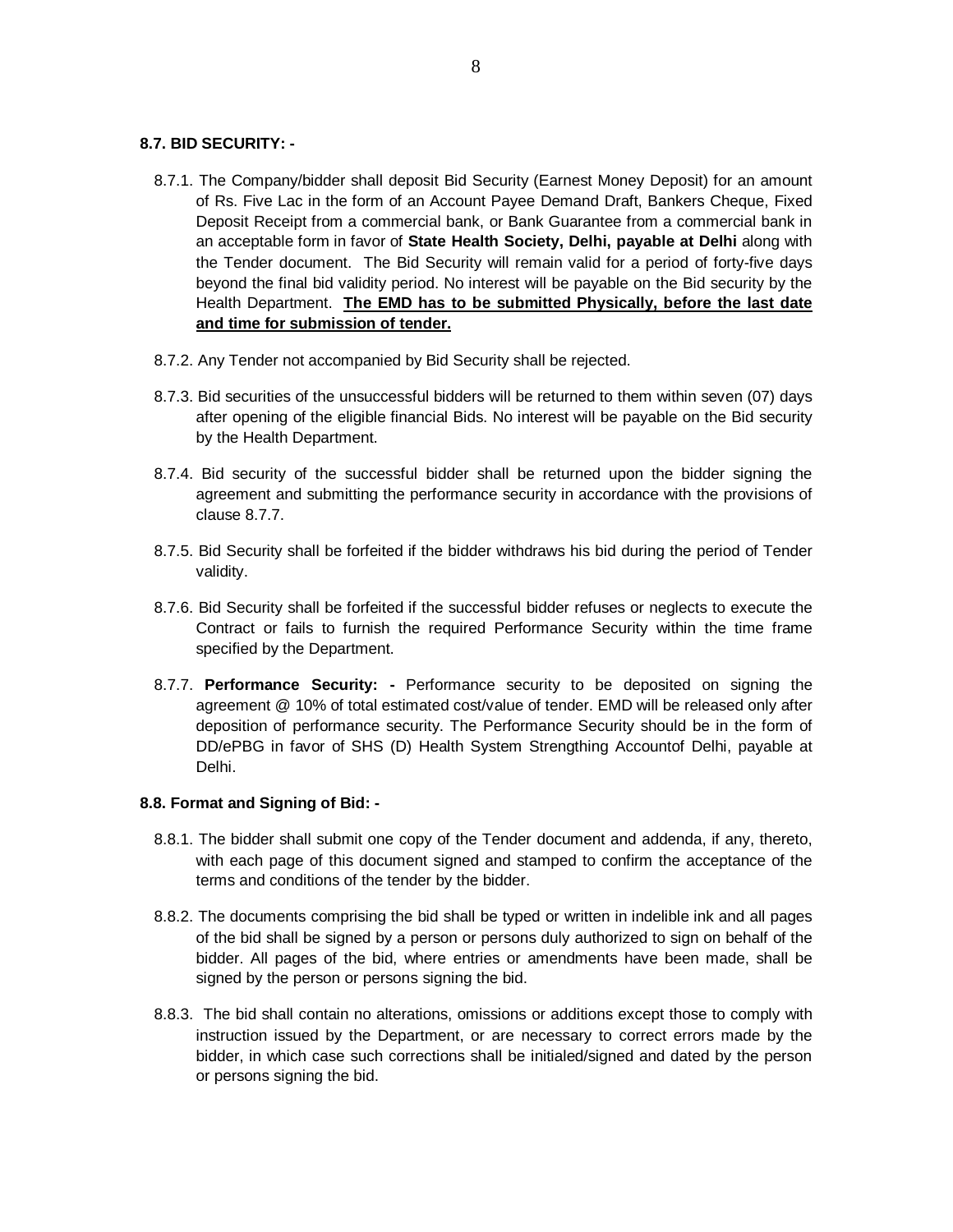# **9. Submission of Bids: -**

- 9.1.1. The bidder shall submit the Pre-qualification Bid /Technical Bid and Financial Bid physically in drop box both Technical & Financial Bid in Separate sealed envelope with superscript.
- 9.1.2. The sealed cover of Pre-qualification Bid and Technical Bid should consist of the following documents: -
	- (a) Formal submission: This will include a write up of the proposal of the bidder explaining therein the full methodology to be followed including but not limited to technological interventions etc.
	- **(b)** Bid Security (Earnest Money Deposit) for an amount of Rs. Five Lac in the form of an Account Payee DD, Fixed Deposit Receipt from a commercial bank, or Bank Guarantee from a commercial bank in an acceptable form in favor of **State Health Society, Delhi payable at Delhi.**
	- (c) Self attested one recent passport size photograph(s) of the authorized person(s) of the agency/company with name, designation, Office/Residential address and office Telephone numbers, and where the bidder is Joint Venture/Consortium firm names, addresses and telephone numbers of all the members also;
	- (d) Self attested copy of PAN No. card under Income Tax Act with return for last three years.
	- (e) Self attested copy of GST Registration Number;
	- (f) Self attested copy of Valid Registration No. of the Agency/Firm;
	- (g) Self attested copy of valid Provident Fund Registration Number;
	- (h) Self attested copy of valid ESI Registration Number;
	- (i) Self attested copy of valid License and Number under any other relevant Acts/Rules;
	- (j) Proof of Average Annual turnover as stated in Clause 2.5 supported by audited Balance Sheet;
	- (k) Duly filled and signed **Annexure-IV and V.**
	- (l) Other affidavits and undertakings as mentioned in the tender document.

9.1.3 The Price Bid should be submitted physically in separate sealed envelope in aHard copy in a sealed envelope clearly marked as '**PRICE BID**' which should be submitted in in the drop box placed at **PUBLIC HEALTH-IV, DIRECTORATE GENERAL OF HEALTH SERVICES,GNCT OF DELHI, 3RD FLOOR, SHAKARPUR, SCHOOL BLOCK, DELHI-92**

**9.1.4 Price BID & Technical Bid duly sealed in separate envelope shall be put in one envelope duly sealed and super scribe.** 

9.1.5. The tender shall remain valid and open for acceptance for a period of 120 days from the last date of submission of tender. Address for communication will be as follows :

# **ADDL. DIRECTOR**

**PUBLIC HEALTH-IV, DIRECTORATE GENERAL OF HEALTH SERVICES, GNCT OF DELHI, 3 RD FLOOR, SHAKARPUR, SCHOOL BLOCK, DELHI-92**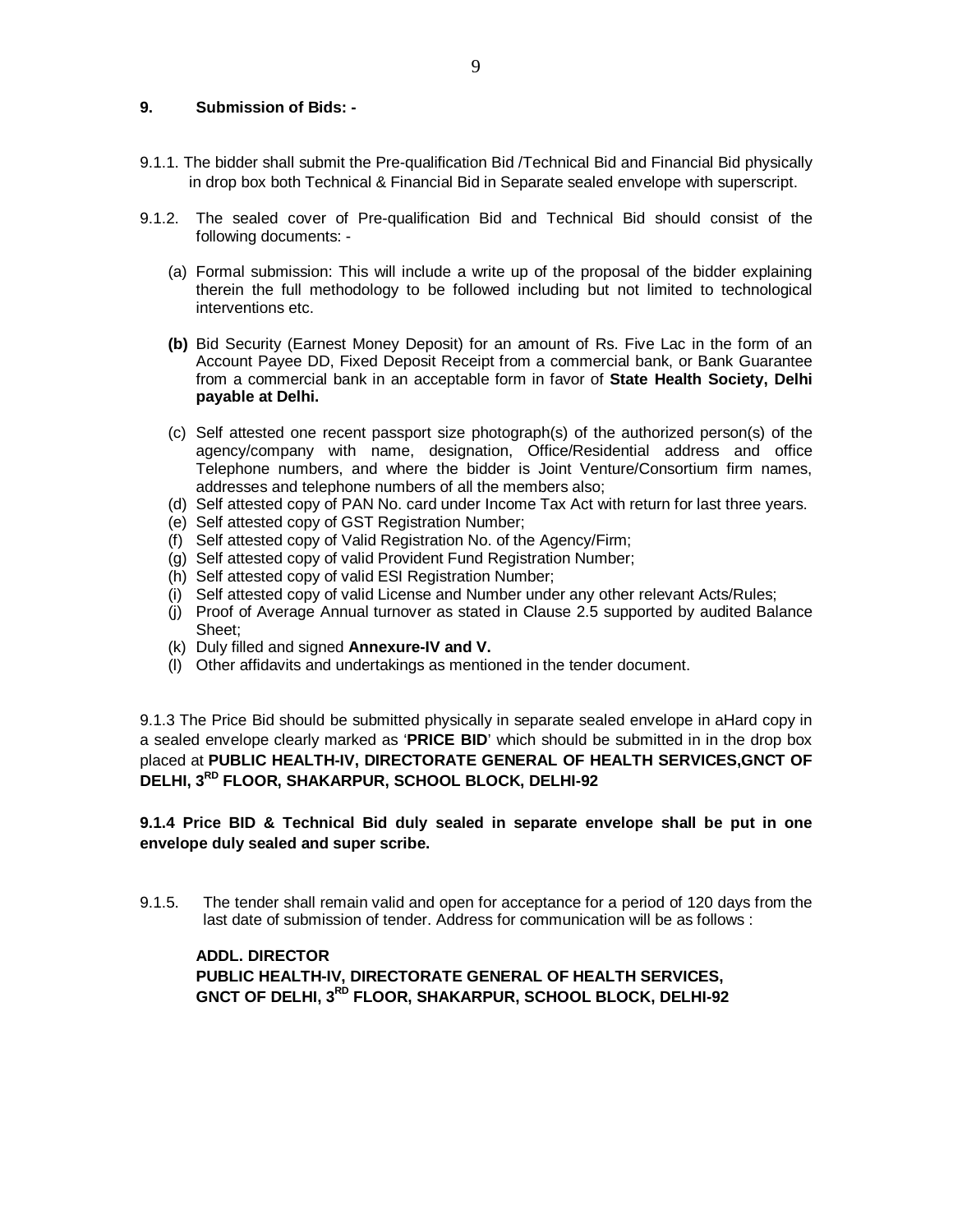# **9.2 LATE AND DELAYED TENDERS: -**

- 9.2.1. Bids must be received in the Department at the address specified above not later than the date and time stipulated in the NIT. The Department may, at its discretion, extend the deadline for submission of bids in which case all rights and obligations of the Department and the Bidder will be the same.
- 9.2.2. Any bid received by the Department after the deadline for submission of bids, as stipulated above, shall not be considered and will be returned unopened to the bidder.

# **10.1BID OPENING AND EVALUATION: -**

- 10.1.1 The authorized representatives of the Department will open the Pre-qualification/Technical Bids in the presence of the Bidders or of their representatives who choose to attend at the appointed place and time.
- 10.1.2. To facilitate evaluation of Bids, the Authority may, in its sole discretion, seek clarifications in writing from any Bidder regarding its Bid, in the nature of historical, legal or factual information, but not a nature that has any implication of altering the terms or validity of offer.
- 10.1.3. Not with standing anything to the contrary contained in this tender, as part of evaluation of Bids, the department shall determine whether each Bid is overall responsive to the requirements of this tender. Bid shall be considered responsive only if it meets the minimum criteria specified under Clause 10.1.4
- 10.1.4. The Authority shall determine whether each Bid is responsive to the requirements of this tender in terms of the following criteria:

(a) Bid is received by the Bidder, due date and time i.e. 04.07.2020 at 11:30 AM and at address specified;

- (b) Bid is accompanied by the Bid Security in the format at Annexure VI, and is accompanied by the Power(s) of Attorney as specified in Clauses 3.1 and 3.4, as the case may be;
- (c) It contains all material information (complete in all respects) as requested in this tender and/or Bidding Documents (in formats same as those specified);
- (d) It does not contain any condition or qualification from the bidder; and
- (e) it is not non-responsive in terms of requirements hereof.
- (f) Write up of the proposal of the bidder explaining therein the full methodology to be followed matches the requirement of the department
- 10.1.5. The bid of any bidder who has not complied with one or more of the conditions will be summarily rejected.
- 10.1.6. Conditional bids will also be summarily rejected.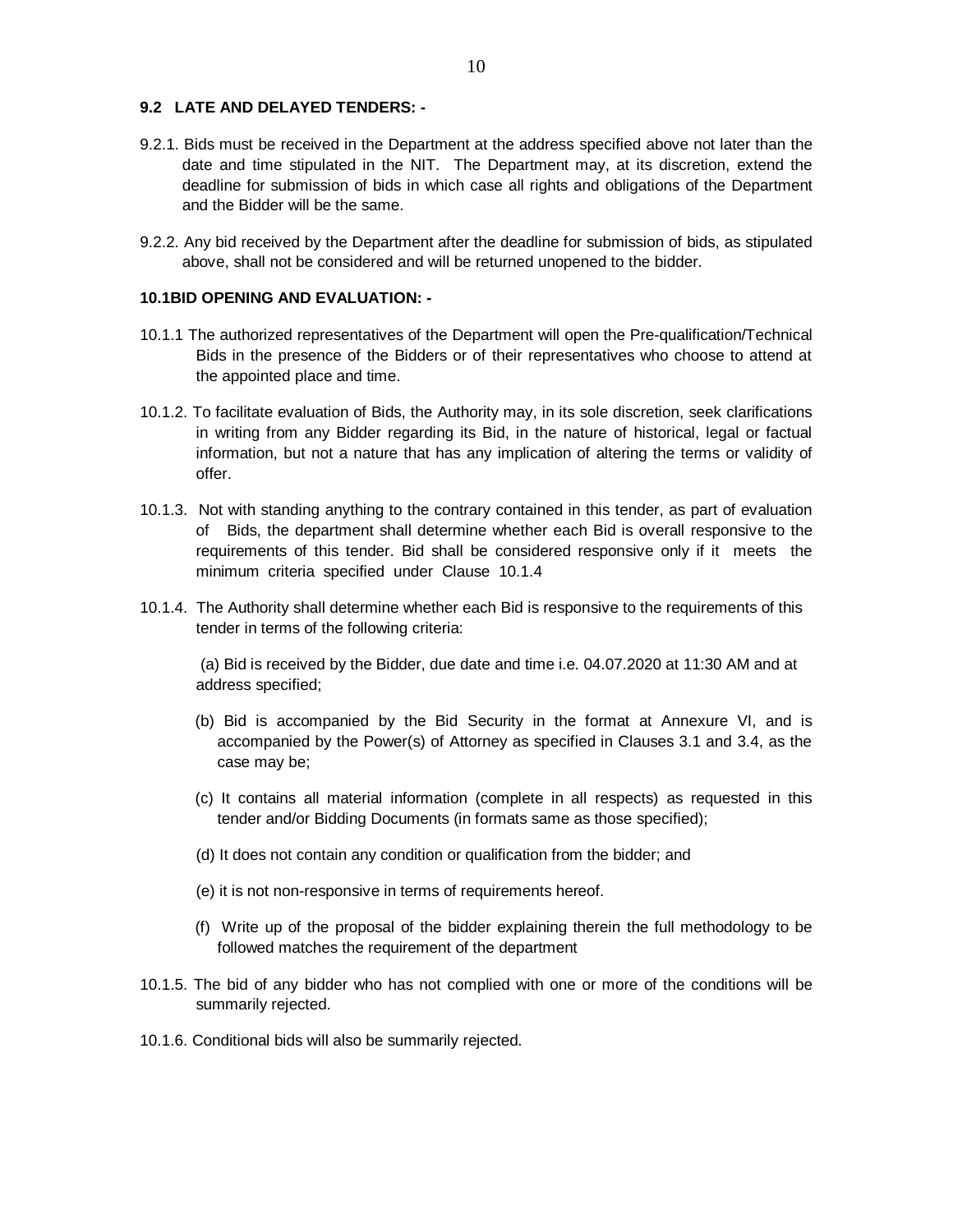- 10.1.7 For the purpose of evaluation of Technical Responsiveness Department may request the Bidder(s) to make a presentation on the proposal submitted. Authority reserves the right to call for presentations from any / all of the Bidders. Technical evaluation committee would have the right to seek any clarifications where necessary before or during the technical presentation.
- 10.1.8 Department reserves the right to reject the Bid of a Bidder without opening Financial Bid if, in its opinion, the contents of technical bid are not substantially responsive to the requirements of this Tender.
- 10.1.9 Financial bids of only the technically qualified bidders will be opened for evaluation in the presence of qualified bidders.

# **10.2 Right to accept any Bid and to reject any or all Bids:-**

- 10.2.1. The Health Department of Government of NCT of Delhi is not bound to accept the lowest or any bid and may at any time by notice in writing to the bidders terminate the tendering process.
- 10.2.2. The Health Department of Government of NCT of Delhi may terminate the contract if it is found that the agency is black listed on previous occasions by the any of the Departments/Institutions/Local Bodies/Municipalities/Public Sector Undertakings, etc.
- 10.2.3. The Health Department of Government of NCT of Delhi may reject the Bid in the event that the Bid is accepted but the successful bidder fails to furnish the Performance Security or fails to execute the contract agreement.

# **11.1 AWARD OF CONTRACT:-**

- 11.1.1. The Health Department of Government of NCT of Delhi may award the contract to the successful evaluated bidder whose bid has been found to be responsive and who is eligible and qualified to perform the contract satisfactorily as per the terms and conditions incorporated in the bidding document and on the basis of lowest rates received.
- 11.1.2 In the event that there are two or more L-1 Bidders quoting the same Financial Bid (the "Tie Bidders"), the Department shall first break the Tie between these Bidders for that given Cluster. The Department shall identify the L-1 Bidder and L-2 Bidder by draw of lots, which shall be conducted in the presence of the Bidders who choose to attend the Financial Bid opening.
- 11.1.7 The Health Department of Government of NCT of Delhi will communicate the successful bidder by facsimile confirmed by letter transmitted by Registered post/E-mail that his bid has been accepted. This letter (hereinafter and in the condition of contract called the "Letter of Offer") shall prescribe the amount which the Department will pay to the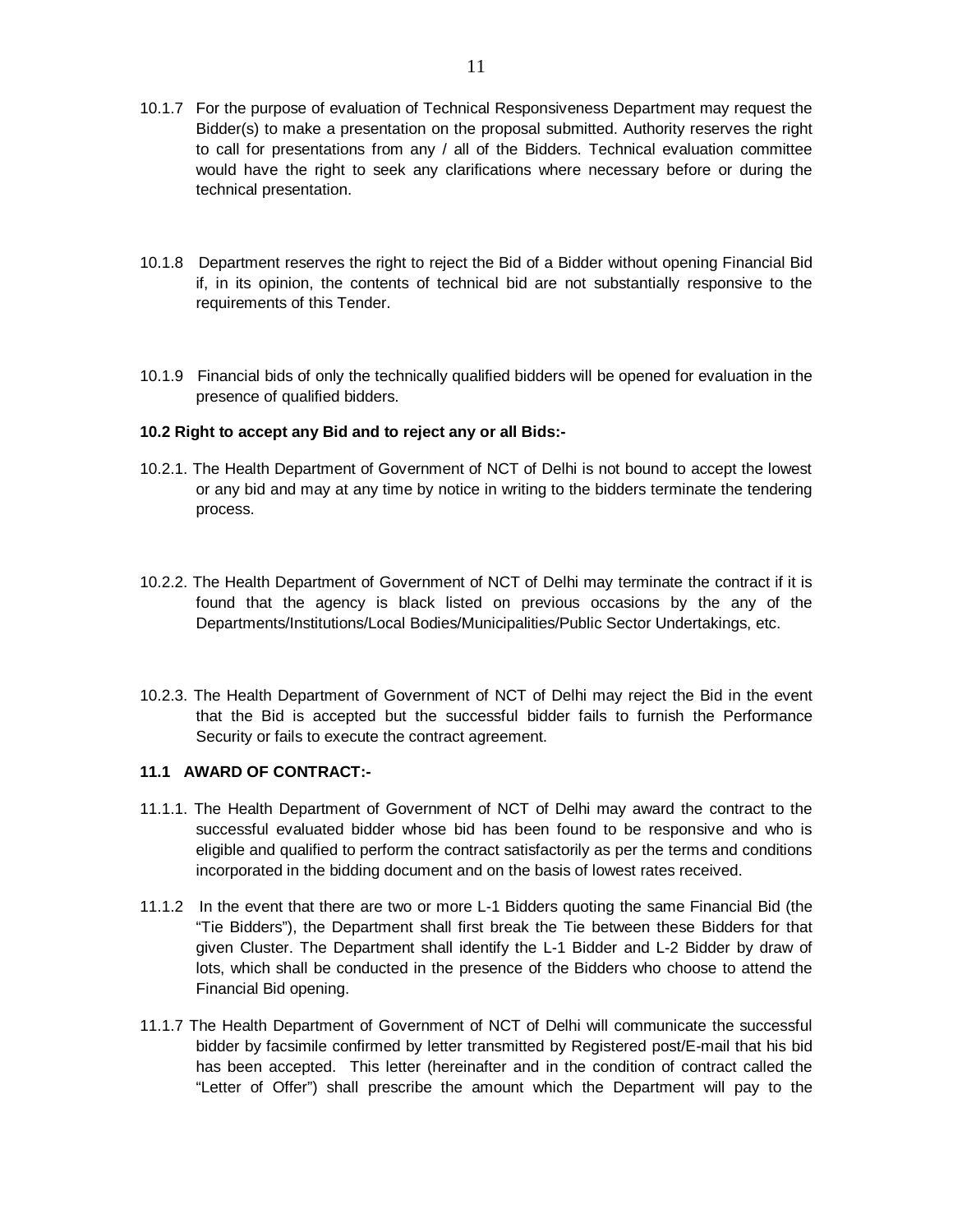Company in consideration of the execution of work/services by the Company as prescribed in the contract.

- 11.1.8 The successful bidder will be required to execute a contract agreement in the form specified in **Annexure-VIII** within a period of 05 days from the date of issue of Letter of Offer, failing which the offer may be cancelled and may be given to the L2 bidder at L1 rates.
- 11.1.9 The successful bidder shall be required to furnish a Performance Security within 05 days of receipt of 'Letter of Offer" for an amount equal to ten per cent of the total value of the contract in the form of an Account Payee DD, Fixed Deposit Receipt from a commercial bank, or Bank Guarantee from a commercial bank in an acceptable form (Annexure- IX) in favor of SHS (D) Health System Strengthing Accountof Delhi,payable at Delhi. The Performance Security shall remain valid for a period of Twelve months beyond total contract period.
- 11.1.10 Failure of the successful bidder to comply with the requirements of above clauses shall constitute sufficient grounds for the annulment of the award and forfeiture of Bid Security. The performance security will be released only after the successful completion and final payment of the job. No interest will be paid by the Health department on performance security.

# **12 RETURNING OF EARNEST MONEY DEPOSIT (BID SECURITY AMOUNT)**

- 12.1 The Earnest Money Deposit of the unsuccessful bidders in the **technical Bid evaluation stage** shall be returned within seven (07) days after opening of the eligible financial Bids.
- 12.2 The Earnest money deposit of all the bidders shall be returned, in case of cancellation of Tender after the opening of Bids and prior to opening of financial bids.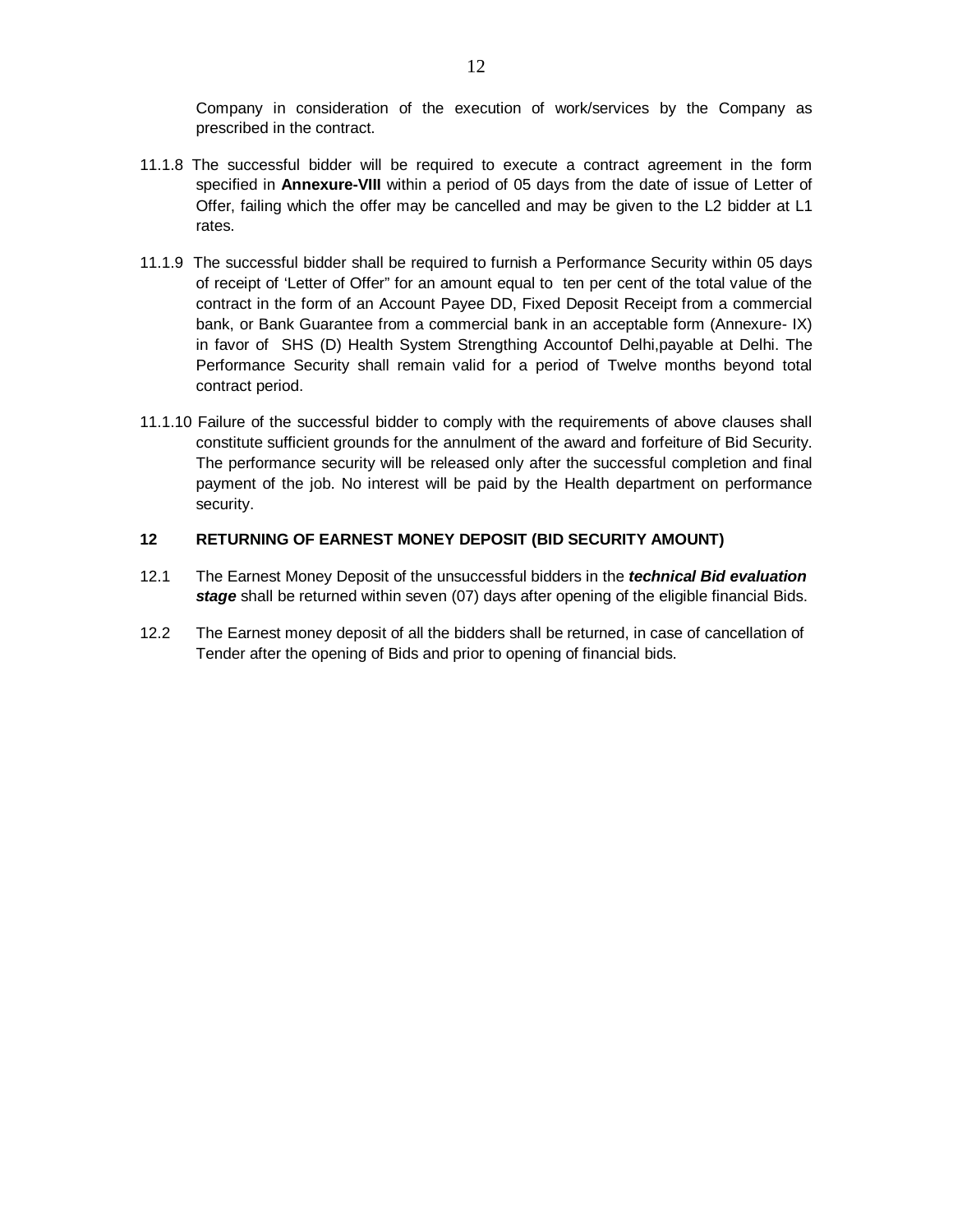# **TERMS AND CONDITIONS FOR PROVIDING MANAGEMENT OF HOME QUARANTINED COVID-19 PATIENTS IN DELHI.**

- 1. The objective and scope of the Project envisages that the Company shall provide the following :
	- a. To facilitate the management of pre-symptomatic to very mild Covid-19 positive patients at home after obtaining valid consent.
	- b. To complement the Delhi Govt. in its measure to manage health outcomes of increasingly large number of low risk Covid-19 patients at home.
	- c. Daily updating of all records and reporting to Government as stated below.
		- i. Daily Call log of all calls made to these individuals in annexed format.
		- ii. Daily list of all individuals reporting temperature of 101 degree Fahrenheit or above.
		- iii. Daily list of all individual who were transferred to Hospital or COVID Care centre as in result of telephonic counseling.
	- d. The company/Firm will make at least one telephonic contact per day with all the persons, in home isolation, as referred to it by designated officer of GNCTD.
	- e. On each call, the caller will obtain information on all parameters as specified by GNCTD, e.g., temperature, breathlessness, oxygen level, condition of comorbidity and status of general well- being.
	- f. If a patient develops symptoms that require hospitalization, the case would immediately be reported to the designated authority of GNCTD, for immediate hospitalization of the patient.
	- g. Details of patients who have fulfilled the norms of home isolation and are otherwise in stable condition, would be communicated to the designated authority of GNCTD and alert would be given to these patients 2 days in advance
	- h. The Company/Firm shall maintain medical case history on all the specified parameters in respect of all the patients in home isolation. This would include details of all cases that have been referred for hospitalization.
	- i. The aforesaid information shall be made available on a daily basis to the designated authority of GNCTD, in electronic form in the format specified by GNCTD.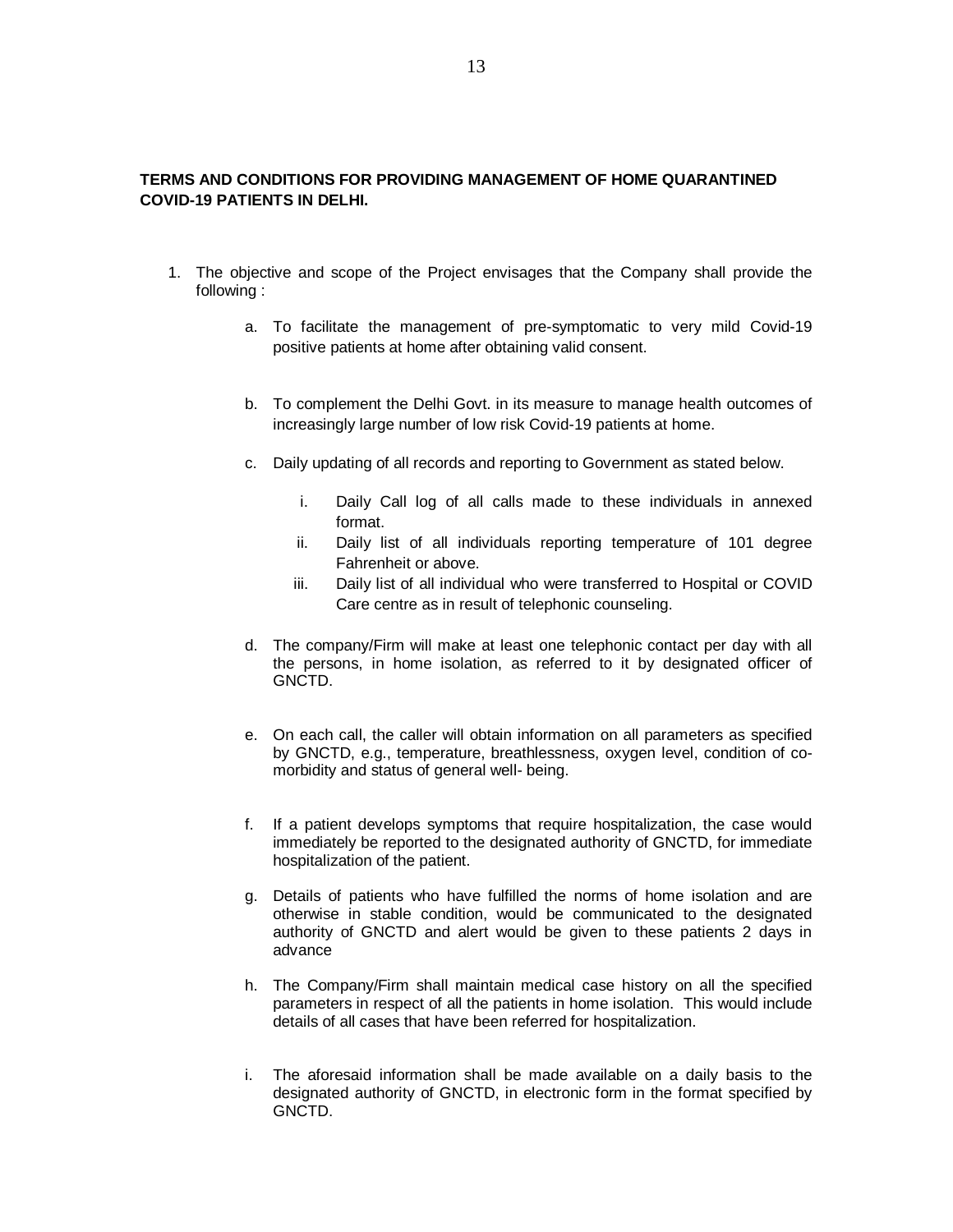- j. If any patient is not cooperating or not responding, the agency shall provide a list of such patients on daily basis who may be shifted to COVID care centre.
- k. Patient not consenting for tele-calling will be informed on the same day. To the state surveillance unit under IDSP Delhi.
- 2. **The Delhi Government shall** facilitate the below mentioned for the purpose of the achievement of the project:
	- Share patient details of all positive cases who has been allowed home isolation on a daily basis with unique phone number, wherever possible;
	- Copy of the self declaration form signed by every patient at the time of being assigned to Home Quarantine by the Delhi. Govt. representative.

# **3. Obligations of Company:**

The obligations of the Company will be as under:

- To augment the necessary technology and infrastructure set up;
- To carry out the registration process of the prospective patients under the system maintained by Company;
- The assessment of the patients by way of tele-calling shall be done by a qualified Healthcare worker.
- The patients will be educated with the necessary guidelines during the time of quarantine;
- The daily call monitoring by a ParamedicalWorker**:-** ANM/Staff Nurse/PHNO
	- a) Registered with appropriate Nursing Council.
	- b) Person should be actively involved with the Patient Care for last 1 year.
	- c) Certificate from the MS/CEO of the Company that persons/Paramedical & involved in activity meets the above criteria.
- Submitting a daily report to the Delhi Govt. as per prescribed format to be shared by Addl. Director, PH-IV.
- To Support project framework i.e. call and technology support;

The detailed scope of work / obligations of the Company is specified in Annexure-II.

# **4. Penalty**

(i) In case of delay in performing any of the defined duties by the company, a penalty of Rs.1500/- per duty delayed, shall be levied and same shall be deducted from Company's bills. However if the unsatisfactory performance becomes a general practice, action to terminate the contract will be initiated as per the discretion of the Department, besides forfeiture of the performance guarantee.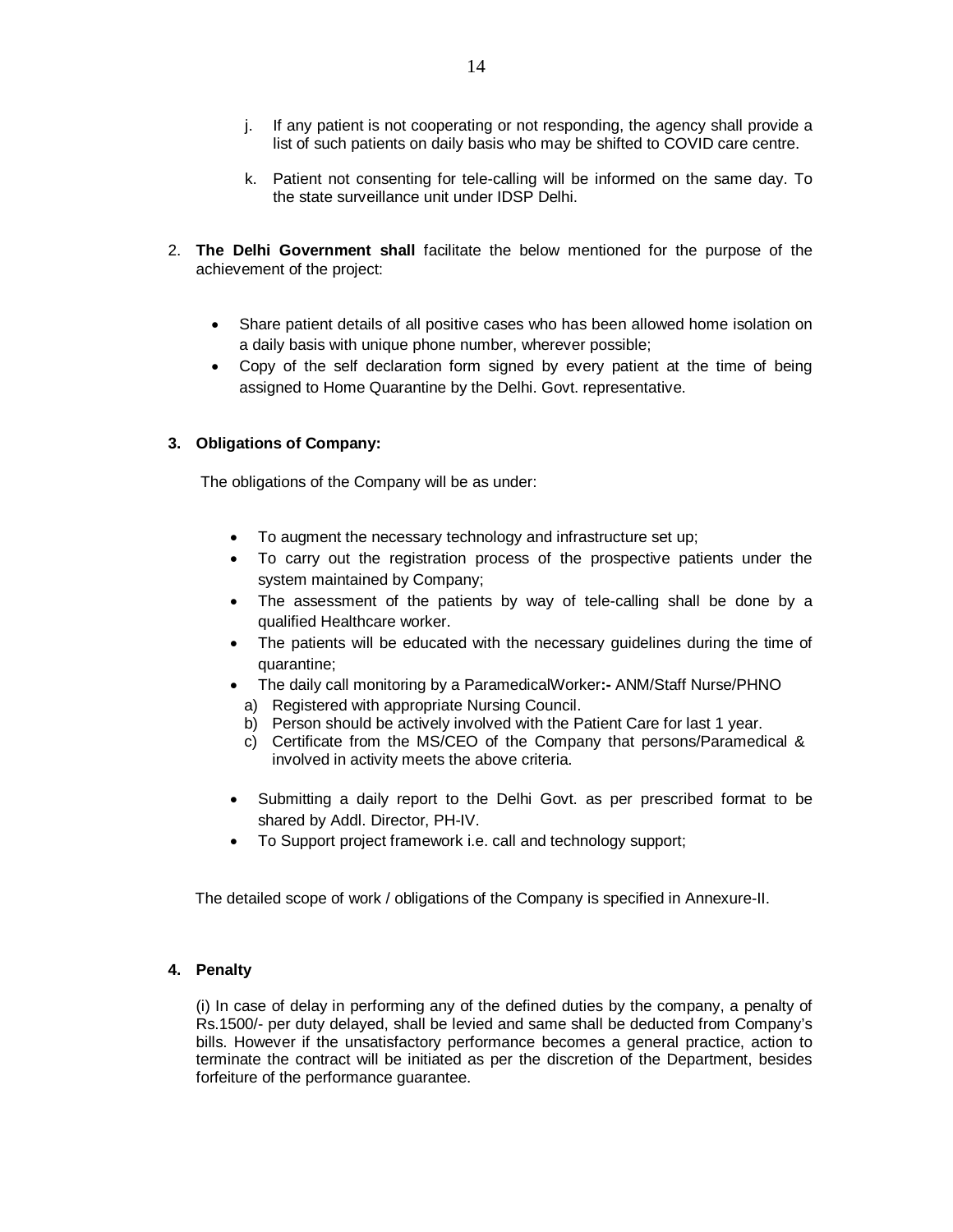(ii) In case any complaint is received attributable to misconduct/misbehavior of company's personnel, a penalty or Rs.1000/- for each such incident shall be levied and the same shall be deducted from company's bill. Further, the company shall ensure that such personnel are removed from the system immediately.

(iii) In case the company fails to commence/execute the work as stipulated in the agreement or does not meet the statutory requirements of the contract, the **Principal Employer reserves the right to** cancel the agreement/breech of agreement with immediate effect and get this job to be carried out preferably from other empanelled/approved agency at the approved rates or from the open market. The differential expenditure, if any, will be recovered from the defaulter company and the company also shall be black-listed for a period of four years from participating in such type of tender and his earnest money/security deposit would also be forfeited.

- 5. **Any complaint must be addressed and resolved within 24 hours, failing which the services of the Company shall be liable to be termed as unsatisfactory performance/deficient services and penal action in accordance with the terms & conditions, would be taken.**
- 6. The Department reserves the right to cancel or reject all or any of the tender bids without assigning any reason.
- 7. Any act on the part of the tenderer to influence anybody in the Department is liable cause for rejection of his tender.
- 8. The company shall not engage any sub-Company or transfer the contract to any other person in any manner, without the prior approval of the Department.
- 9. The company and its staff shall take proper and reasonable precautions to preserve from loss, destruction, waste or misuse the areas of responsibility given to them by the Department and shall not knowingly lend to any person or company any of the effects of the Department under its control, including but not limited to any information/data, whether written, oral or in any other form.
- 10. The employees engaged by the company shall not accept any gratitude or reward in any shape.
- 11. The Company shall be responsible to maintain all property and equipment of the Department entrusted to it. Any damage or loss caused by Company's persons to the Department in whatever shape would be recovered from the Company.
- **12.** The Company shall raise bill each month and submit the same to department by 5<sup>th</sup> of every following month. The department shall make the payment of bill amount within15 working days excluding the day of receipt of bill from the company. **In case the Home Quarantine COVID-19 Patient is shifted to the hospital/COVID Centers/facilities, the payment will be done on pro-rata basis.**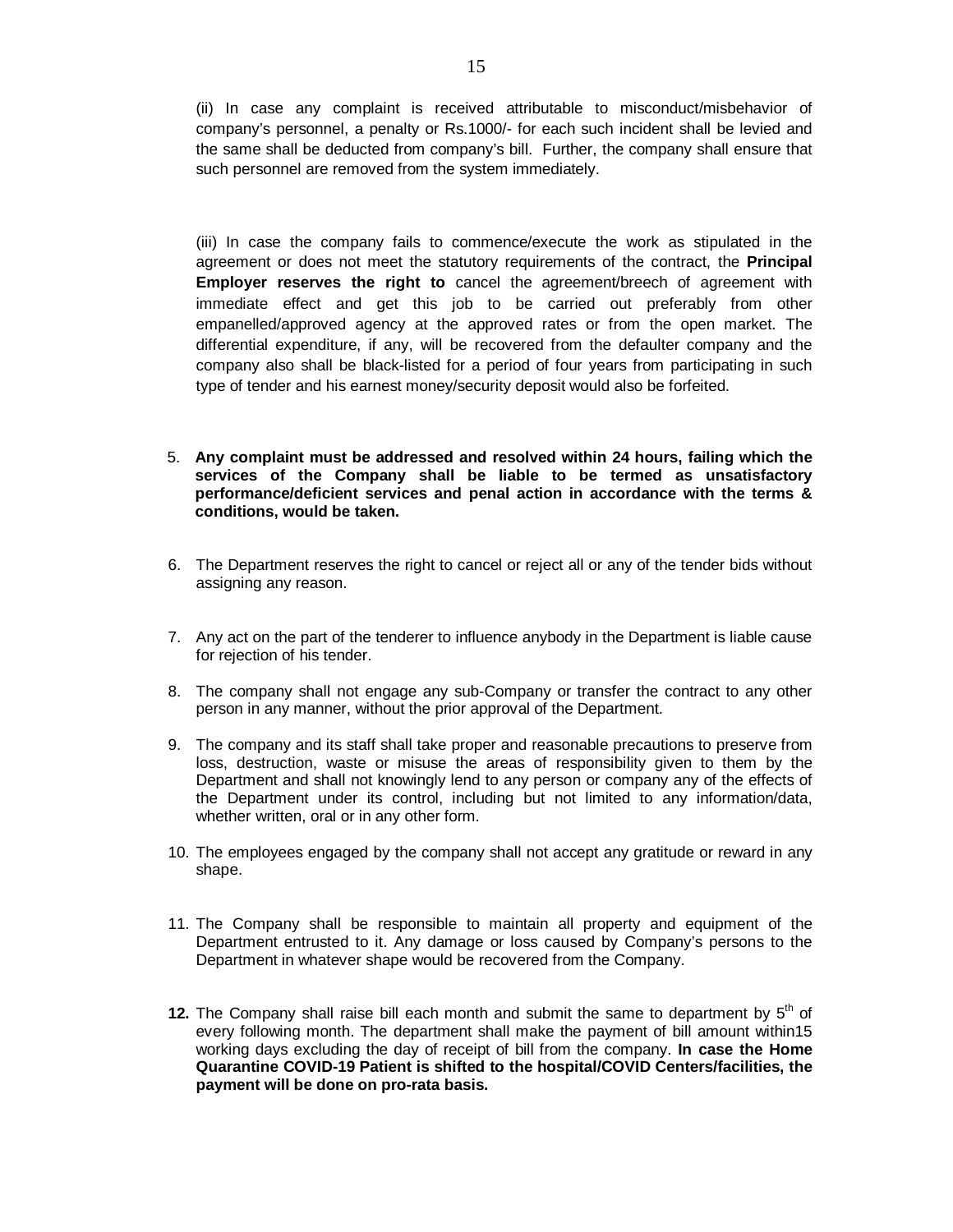- 13. That in the event of any loss occasioned to the Department, as a result of any lapse on the part of the company, which will be established after an enquiry conducted by the Department, the said loss can be claimed from the company up to the value of the loss. The decision of the Head of the Department will be final and binding on the Company.
- 14. The company shall abide by and comply with all the relevant laws and statutory requirements of the relevant Acts & Rules as applicable from time to time with regard to the personnel engaged/ work performed by the company for the Department.
- 15. The company shall ensure that its personnel shall not at any time, without the consent of the Department, in writing, divulge or to make known any trust, accounts, matter or transaction undertaken or handled by the Department and shall not disclose to any information about the affairs of Department. This clause does not apply to the information, which becomes public knowledge.
- 16. Any liability arising out of any litigation (including those in District Consumer Dispute Redressal Forums) due to any act of company's personnel shall be directly borne by the company including all expenses/fines. The company's personnel shall attend the forum as and when required.
- 17. The Company shall deploy duly qualified personnel only after due verification of curriculum vitae (CV) & police verification (must) with proper identity issued by Govt. (like Adhaar, DL, voter ID etc.) of these personnel & company/agency shall submitted all details of each personnel, deployed by the company before execution of work.
- 18. "NOTICE TO PROCEED" means the notice/ letter issued by the Department to the Company communicating the date on which the work/services under the contract are to be commenced.
- 19. If the Company is a joint venture/consortium all such persons shall be jointly and severally liable to the Department for the fulfillment of the terms of the contract. Such persons shall designate one of them to act as leader with authority to sign. The joint venture/consortium shall not be altered without the approval of the Department.
- 20. The contract period shall be for three months from the date of the commencement (as mentioned in Notice to Proceed). The contract can be extended for further duration of three months, which would be decided wholly by the Health Department only and such decision shall be binding on the Company. Further, the department reserves the right to curtail the validity of contract for such period as may be found suitable by the Department.
- 21. In the event of the Delhi Govt. deciding to curtail the project it shall be done in the following manner:

Managing low risk Covid 19 patients at home:

- a. Wind down time of 12 days to be provided to the company
- b. The company shall transfer all data and records of the patients to the department in appropriate hard and soft copy.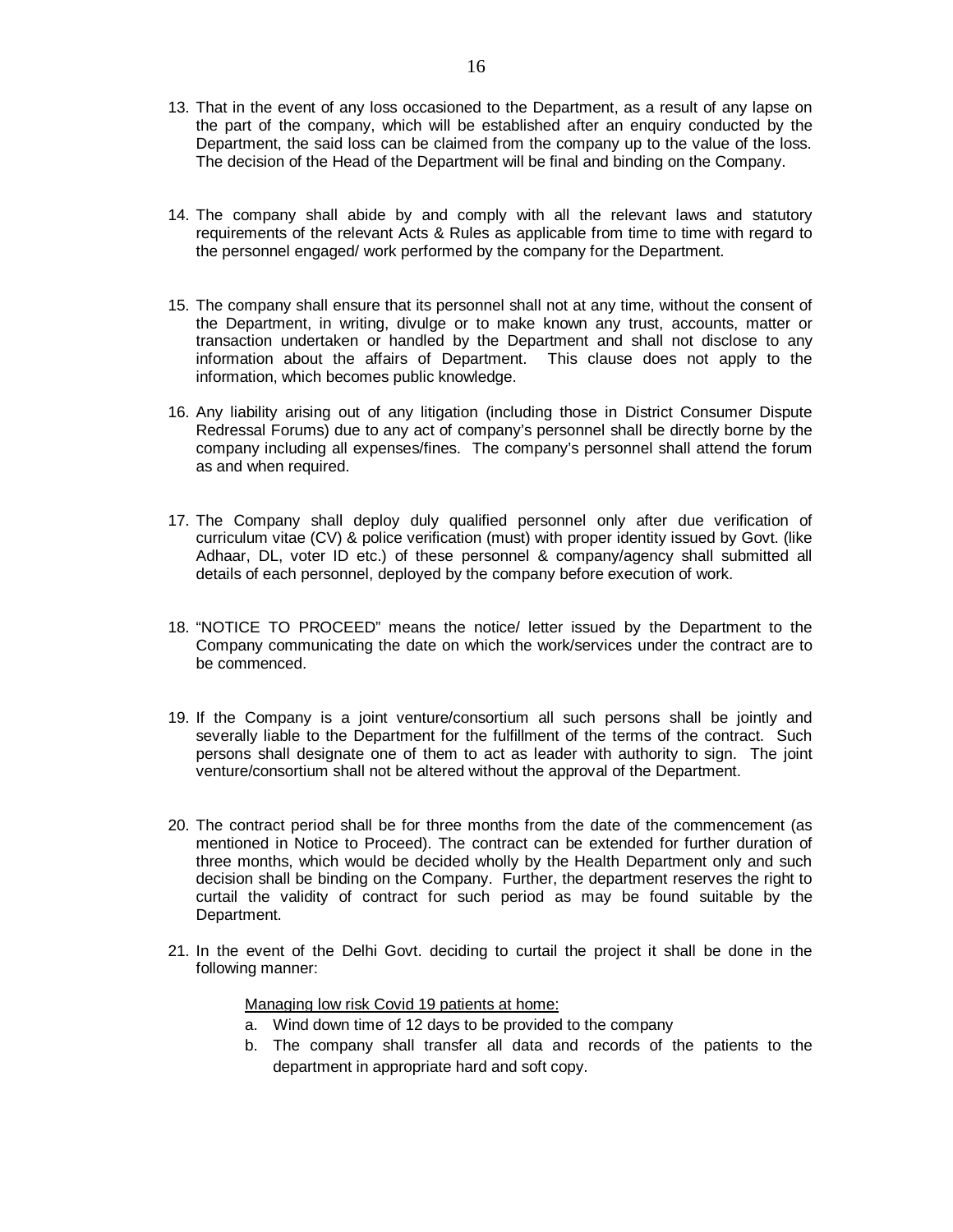22. During the course of contract, if any of company's personnel are found to be indulging in any corrupt practices causing any loss of revenue to the Government, the department shall be entitled to terminate the contract forthwith duly forfeiting the company's Performance Guarantee.

17

- 23. The list of staff going to be deployed shall be made available to the Department and if any change is required on part of the Department fresh list of staff shall be made available by the company after each and every change.
- 24. The company shall indemnify and hold the Department harmless from and against all claims, damages, losses and expenses arising out of, or resulting from the works/services under the contract provided by the company.
- 25. The bidder should be registered with the concerned authorities of Labour Department under Contract Labour (R&A) Act 1970 and Delhi Works Contract Act. (wherever applicable).
- 26. The Company shall not employ any person below the age of 18 yrs.
- 27. The Department shall not be responsible for providing residential accommodation to any of the personnel of the company.
- 28. The Department shall not be under any obligation for providing employment to any of the worker of the company after the expiry of the contract. The Department does not recognize any employee employer relationship with any of the workers of the company.
- 29. If as a result of post- payment audit, any overpayment is detected in respect of any work done by the company or alleged to have done by the company under the contract, it shall be recovered by the Department from the company in future.
- 30. All liabilities arising out of accident of death while on duty shall be borne by the Company itself.
- 31. The Pr. Secretary (H&FW) reserves the right to change/amend any of the clauses/terms & conditions of the Tender/Agreement at any later stage and the bidder/Company shall have to abide by that amendment/change.
- 32. The Department and the company shall, in so far as possible by mutual consultation, try to decide upon the meaning and intent of the tender/contract document. In case of disagreement, decision of the Pr. Secretary (H&FW) in this regard shall be final.

**FORCE MAJEURE:-**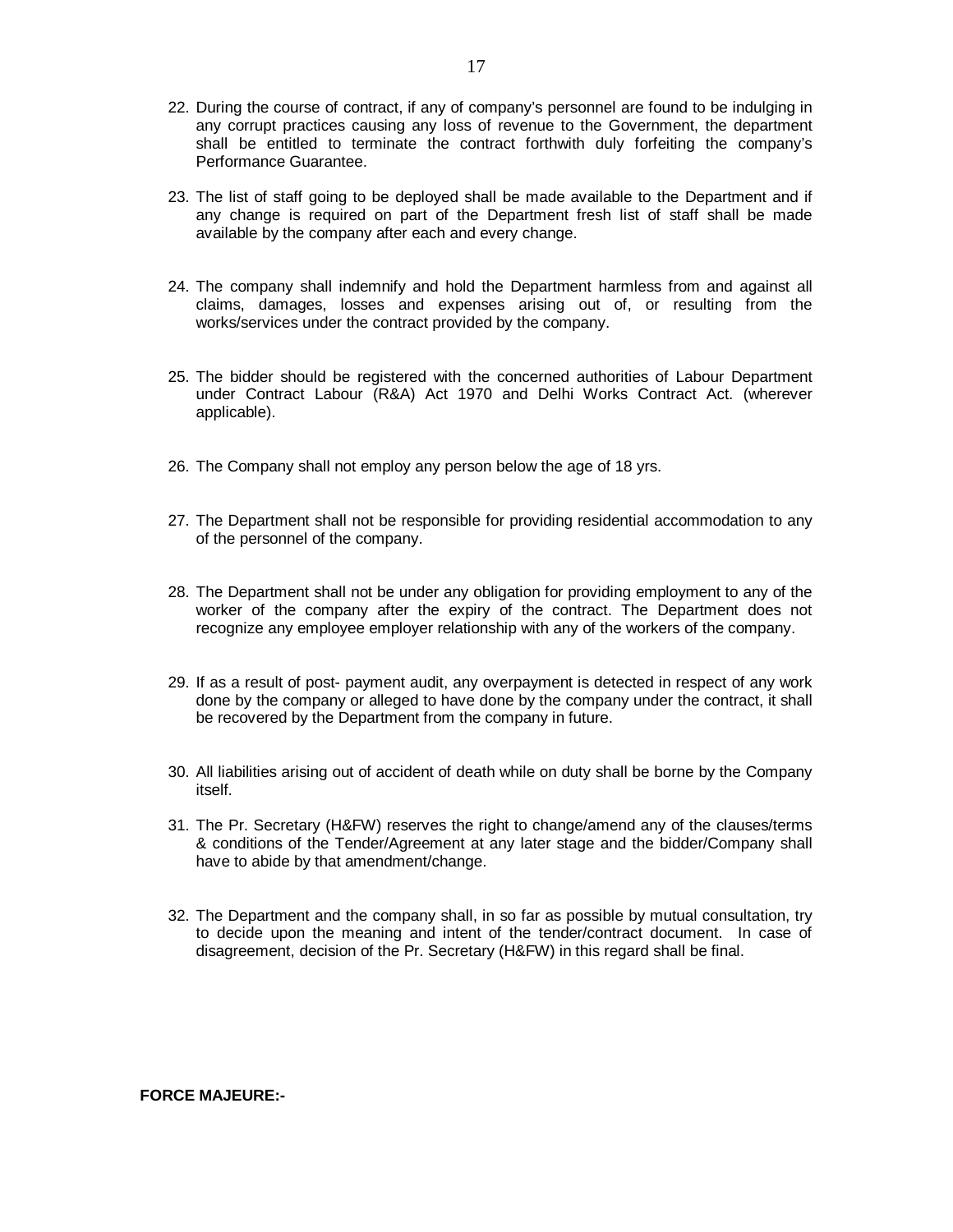If at any time during the currency of the contract, either party is subject to force majeure, which can be termed as civil disturbance, riots, strikes, tempest, acts of God, etc. which may prevent either party to discharge the obligation, the affected party shall promptly notify the other party about the happening of such an event. Neither party shall by reason of such event be entitled to terminate the contract in respect of such performance of their obligations. The obligations under the contract shall be resumed as soon as practicable after the event has come to an end or ceased to exist. The performance of any obligations under the contract shall be resumed as soon as practicable after the event has come to an end or ceased to exist. If the performance of any obligation under the contract is prevented or delayed by reason of the event beyond a period mutually agreed to, if any, or seven days, whichever is more, either party may at its option terminate the contract.

# **OBLIGATION OF THE COMPANY:-**

- 1. The Company shall ensure full compliance with tax laws of India and GNCT of Delhi with regard to this contract and shall be solely responsible for the same. The company shall keep the Department fully indemnified against liability of tax, interest, penalty, etc. of the company in respect thereof, which may arise.
- 2. The Department will deduct Income Tax at source under Section 194-C of Income Tax Act from the Company at the prevailing rates of such sum as income tax on the income comprised therein.

# **DISPUTE RESOLUTION:-**

- a. Any dispute and/ or difference arising out of, or relating to this contract will be resolved first through joint discussion of the authorized representatives of the concerned parties. However, if the disputes are not resolved amicably by joint discussions, then the matter will be referred for adjudication to a sole Arbitrator appointed by the Hon'ble Lt. Governor, Government of NCT of Delhi.
- b. The award of the sole Arbitrator shall be final and binding on all the parties. The arbitration proceeding's shall be governed by Indian Arbitration and Conciliation Act, 1996, as amended from time to time.

The cost of Arbitration shall be borne by the respective parties in equal proportions. During the pendency of the arbitration proceeding and currency of contract, neither party shall be entitled to suspend the work/service to which the dispute relates on account of the arbitration and payment to the Company shall continue to be made in terms of the contract. Arbitration proceedings will be held at Delhi/New Delhi only.

# **JURISIDICTION OF COURT:-**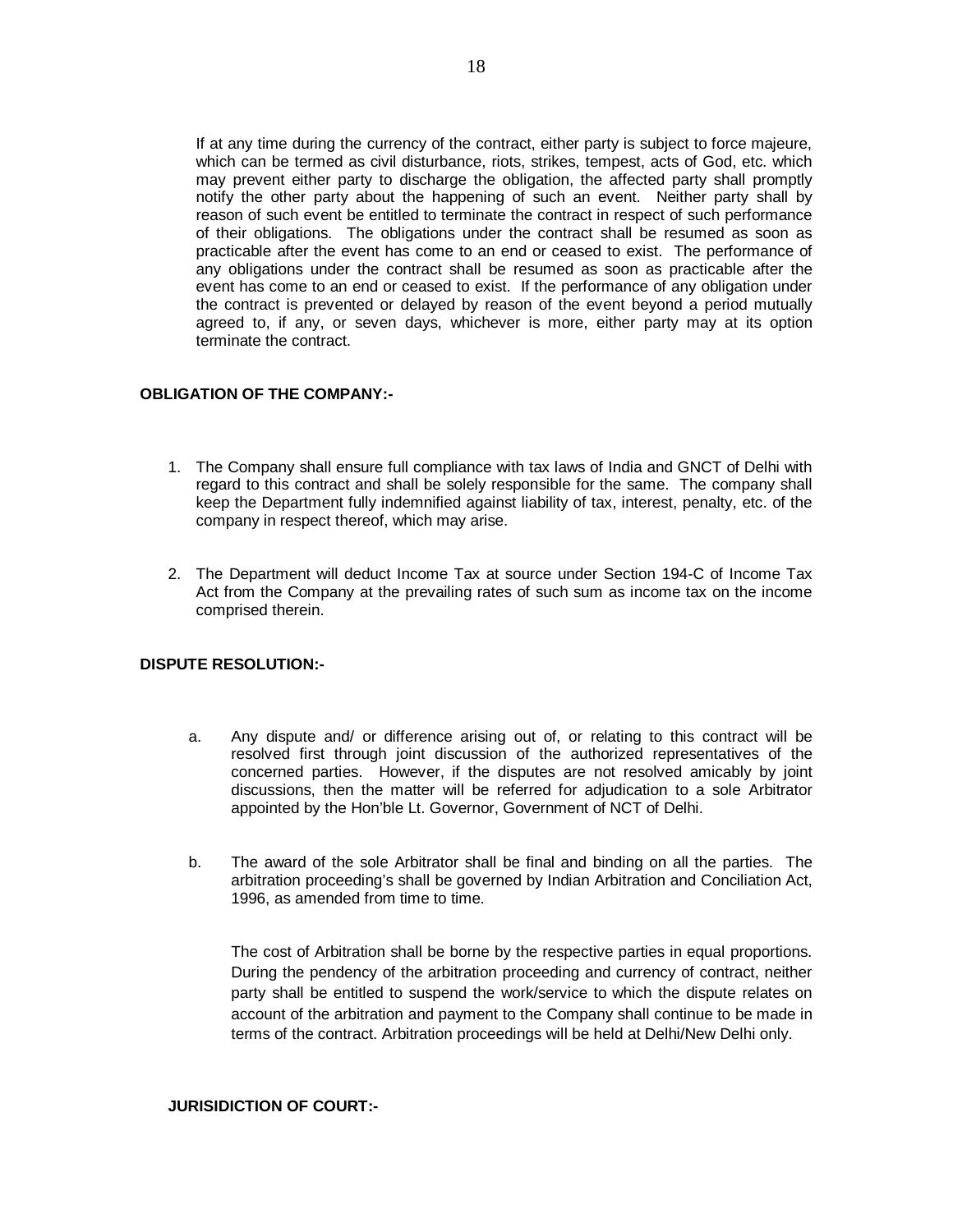The courts at Delhi/New Delhi shall have the exclusive jurisdiction to try all disputes, if any, arising out of this agreement between the parties.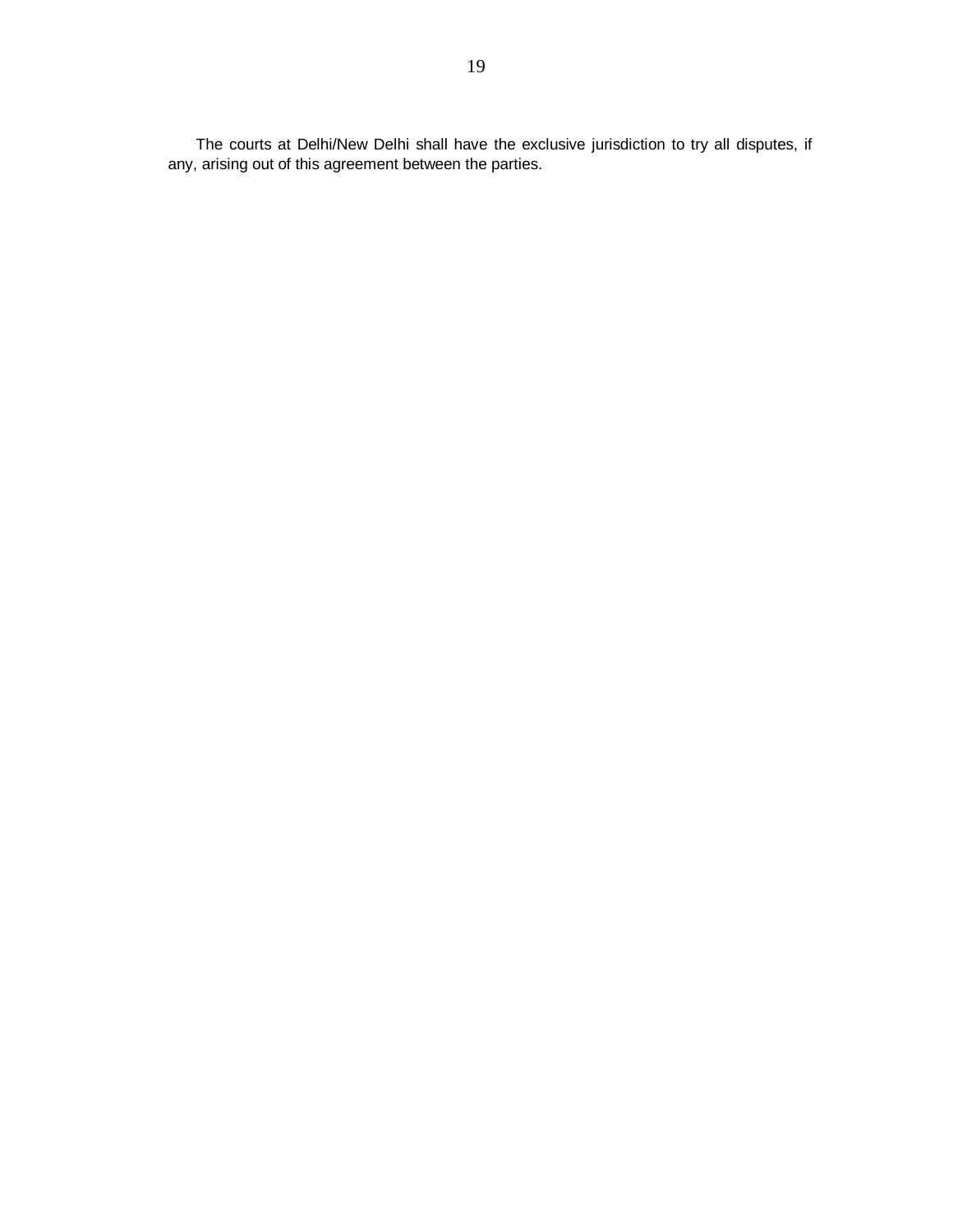# **ANNEXURE-I**

# **GOVERNMENT OF NATIONAL CAPITAL TERRITORY OF DELHI DEPARTMENT OF HEALTH & FAMILY WELFARE**

# **9TH LEVEL, 'A' WING, DELHI SECRETARIAT, NEW DELHI-110002**

# **TENDER FORM FOR PROVIDING SERVICES FOR MANAGEMENT OF HOME QUARANTINED COVID-19 PATIENTS IN DELHI**

| 1.      | Cost of tender                                                             | : NIL |                                                                       |
|---------|----------------------------------------------------------------------------|-------|-----------------------------------------------------------------------|
| 2.      | Due date for tender:                                                       |       | 04.07.2020 upto 11.30 a.m.                                            |
| 3.      | Opening time and date of tender:                                           |       | 04.07.2020 at 02.00 p.m                                               |
| 4.      | Names, address of firm/Agency<br>and Telephone numbers.                    |       |                                                                       |
| Agency. | 5. Registration No. of the Firm/                                           |       | <u> 1980 - Johann Barn, mars an t-Amerikaansk ferske omtalister (</u> |
|         | 6. Name, Designation, Address                                              |       |                                                                       |
|         | and Telephone No. of<br>Authorized person of Firm/<br>Agency to deal with. |       |                                                                       |
|         | 7. Please specify as to whether<br>Tenderer is sole proprietor/            |       |                                                                       |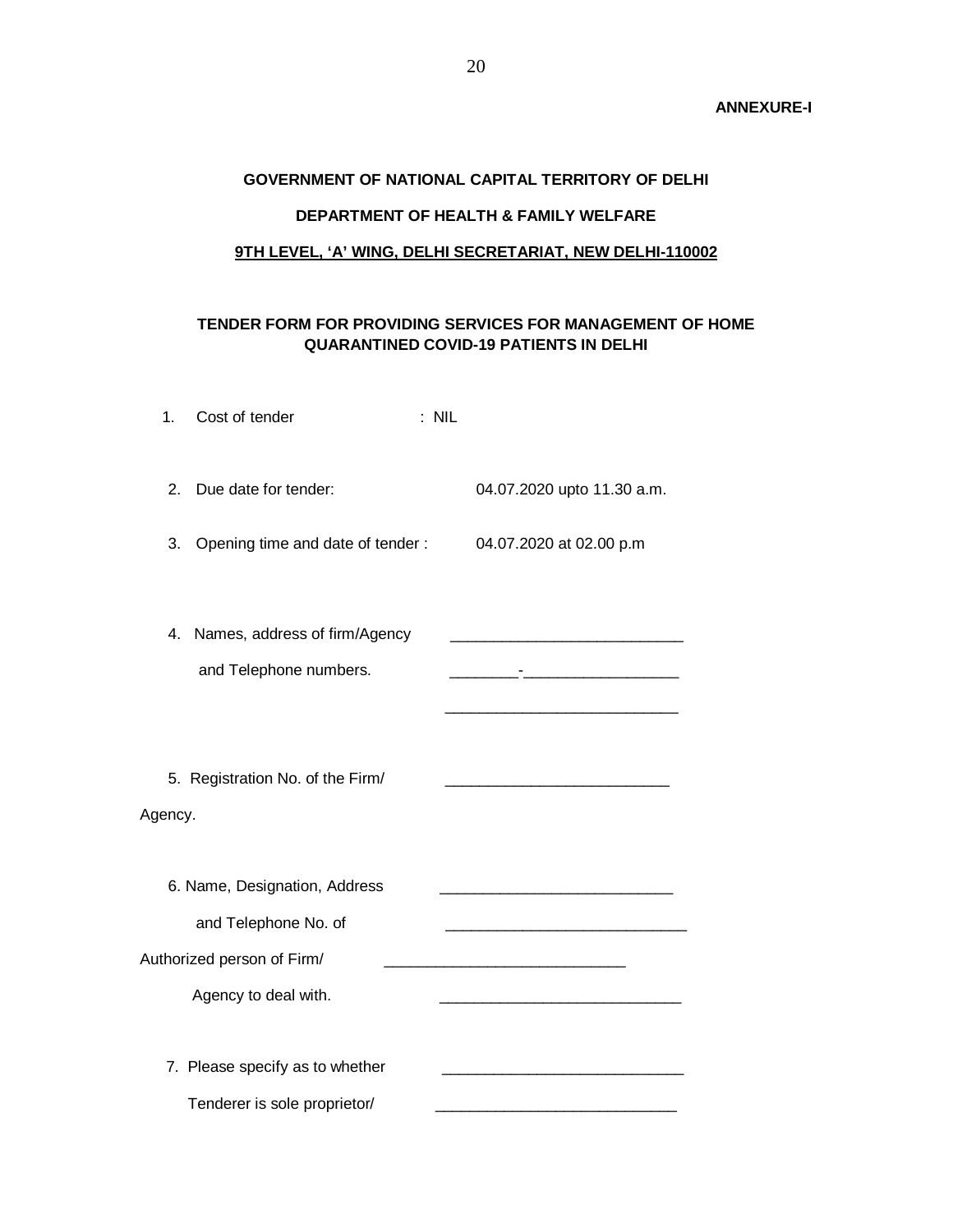| Partnership firm. Name and             |                                                                  |
|----------------------------------------|------------------------------------------------------------------|
| Address and Telephone No.              |                                                                  |
| of Directors/partners should           |                                                                  |
| Specified.                             |                                                                  |
|                                        |                                                                  |
| 8. Copy of PAN card issued by          |                                                                  |
| Income Tax Department and              |                                                                  |
| copy of previous three Financial       |                                                                  |
| Year's Income Tax Return.              |                                                                  |
|                                        |                                                                  |
| 9. Provident Fund Account No.          | <u> 1980 - Jan James James Barnett, fransk politik (d. 1980)</u> |
|                                        |                                                                  |
| 10. ESI Number                         | <u> 1980 - Johann John Stone, mars eta biztanleria (</u>         |
|                                        |                                                                  |
| 11. License Number under any           |                                                                  |
| other Acts/Rules                       |                                                                  |
|                                        |                                                                  |
| 12. Details of Bid Security deposited: |                                                                  |
|                                        |                                                                  |
| (a) Amount                             |                                                                  |
|                                        | (Rupees in words also)                                           |
|                                        |                                                                  |
| (b) FDR No. or DD No. or               |                                                                  |
| Bank Guarantee in favour of            |                                                                  |
|                                        |                                                                  |

I Date of issue: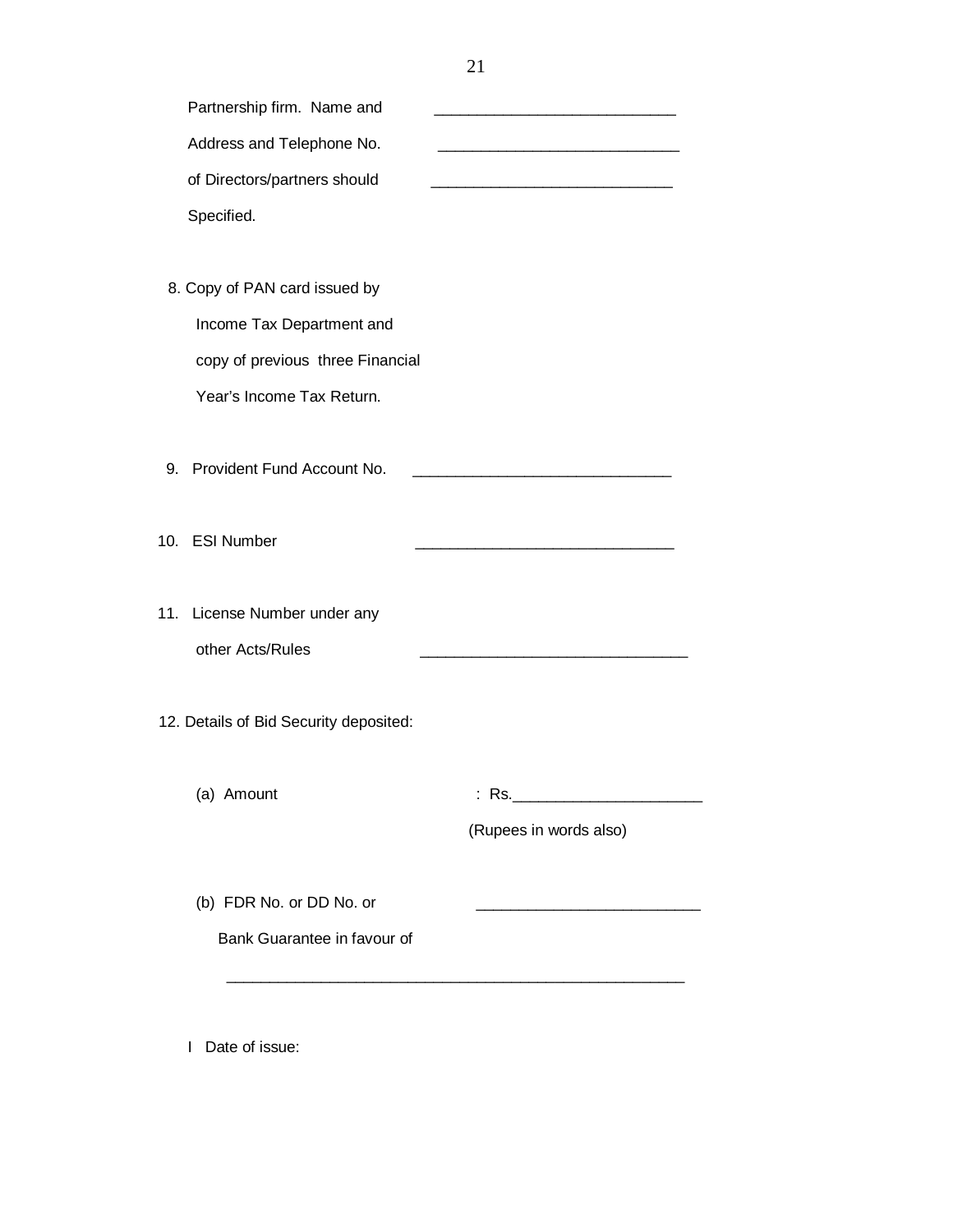(d) Name of issuing authority:

12. Details of ISO Certification/Quality certification form reputed agency:

13. Any other information:

14. Declaration by the bidder:

This is to certify that I/We before signing this tender have read and fully understood all the terms and conditions contained herein and undertake myself/ourselves abide by them.

(Signature of the bidder)

Name and Address

(With seal)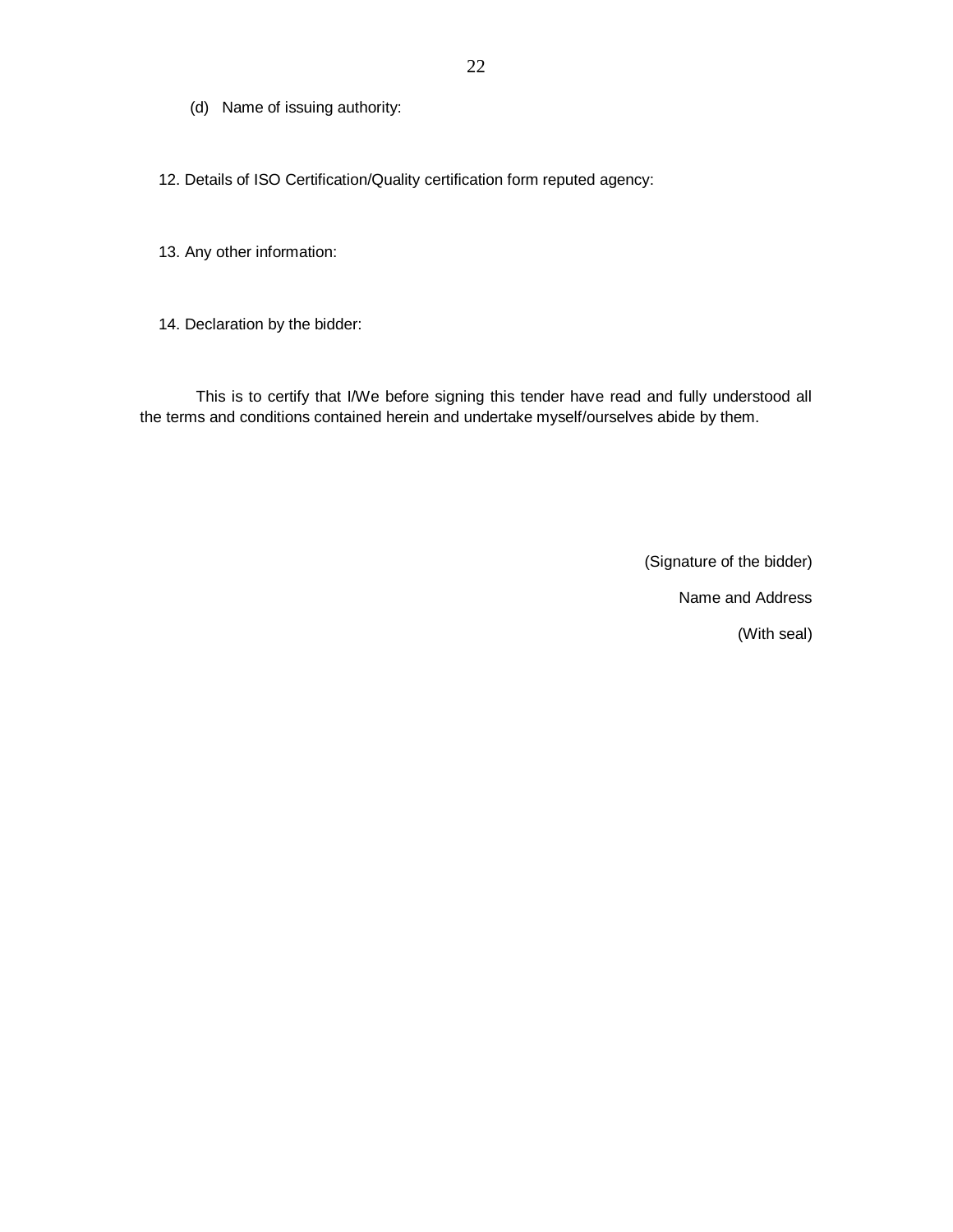# **GOVERNMENT OF NATIONAL CAPITAL TERRITORY OF DELHI DEPARTMENT OF HEALTH & FAMILY WELFARE 9 TH LEVEL, 'A' WING, DELHI SECRETARIAT, NEW DELHI-110002**

# **SCOPE OF WORK OF THE COMPANY**

The company shall be required to carry out the following responsibilities:-

- 1.
- 1. Set up the infrastructural facility which will include, but not limited to, the technological setup, program protocols, module creation, arranging adequate qualified health care workers/doctors and providing proper training to them
- 2. Arrange proper management of the Home quarantined patients.

For the purpose of above the workflow will be as below:-

- a. The details of the patients who are allowed home isolation shall be shared by Government of NCT of Delhi with agency.
- b. The agency starts calling them every day.
- c. The agency asks the patient about symptoms, health parameters and counsels the. If the health parameter above 'very mild' then the patient is advised to be hospitalized immediately. Field visit, if required.
- d. If the company is unable to contact the patient, or patient is not willing for telecalling the details of such persons are to sent to State Surveillance unit under IDSP.
- e. Daily updating of all records and reporting to Government as stated below.
	- i. Prepare a daily call log of all calls made to these individuals in annexed format.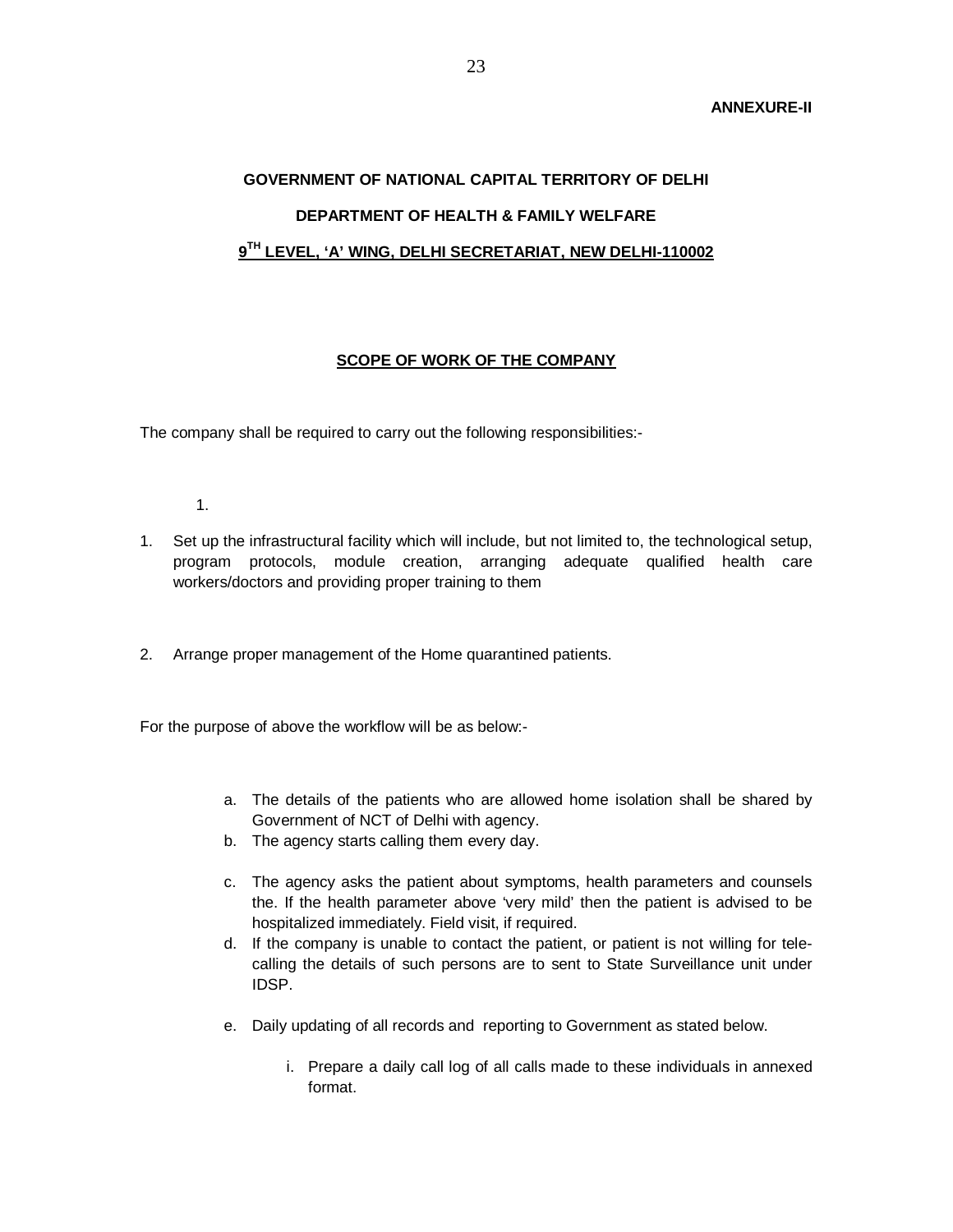- ii. Prepare a daily list of all individuals reporting temperature of 101 degree Fahrenheit or above
- iii. Prepare a daily list of all individual who were transferred to Hospital or COVID Care centre as in result of telephonic counseling
- f. Ending home isolation

.

- i. Patient under home isolation will end home isolation after 10 days of onset of symptoms (or date of sampling, for pre-symptomatic cases) there is no need for testing after the home isolation period is over.
- ii. Updating the status report on portal
- g. The company/Firm will make at least one telephonic contact per day with all the persons, in home isolation, as referred to it by designated officer of GNCTD.
- h. On each call, the caller will obtain information on all parameters as specified by GNCTD, e.g., temperature, breathlessness, oxygen level, condition of comorbidity and status of general well- being.
- i. If a patient develops symptoms that require hospitalization, the case would immediately be reported to the designated authority of GNCTD, for immediate hospitalization of the patient.
- j. Details of patients who have fulfilled the norms of home isolation and are otherwise in stable condition, would be communicated to the designated authority of GNCTD and alert would be given to these patients 2 days in advance
- k. The Company/Firm shall maintain medical case history on all the specified parameters in respect of all the patients in home isolation. This would include details of all cases that have been referred for hospitalization.
- l. The aforesaid information shall be made available on a daily basis to the designated authority of GNCTD, in electronic form in the format specified by GNCTD.
- m. If any patient is not cooperating or not responding, the agency shall provide a list of such patients on daily basis who may be shifted to COVID care centre.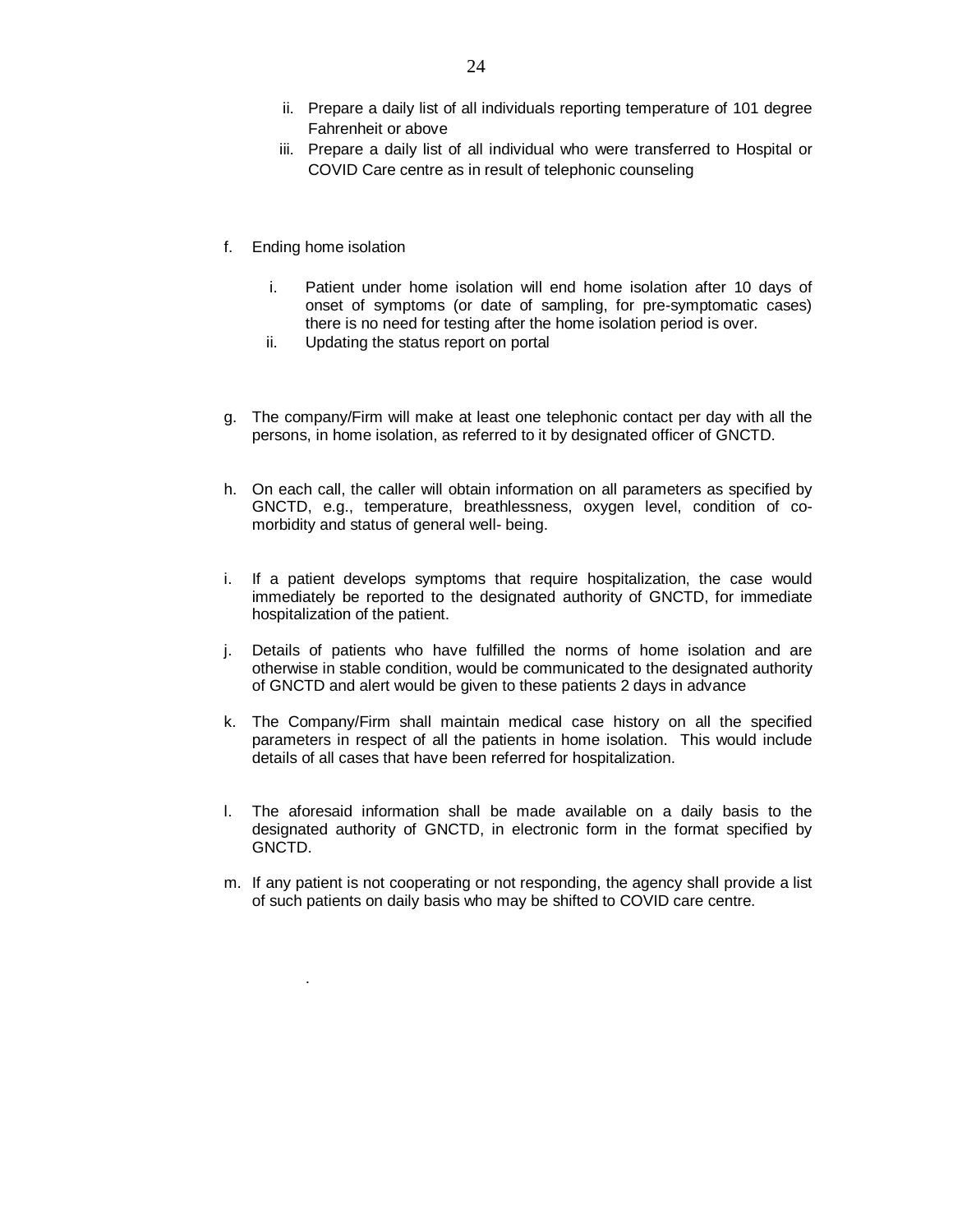# **PRICE BID**

# **FOR PROVIDING SERVICES FOR MANAGEMENT OF HOME QUARANTINED COVID-19 PATIENTS IN DELHI**

- 1. Name of the Agency: M/s………………………………………………………………………
- 2. Address of the Firm: ……………………………………………………………………………

……………………………………………………………………………….

3. Having read and understanding the tender I/We wish to quote the following rates as asked below for providing services as per the scope of work mentioned in the Annexure-II for providing Management of Home Quarantined COVID-19 Patients in Delhi

| S.No. | <b>DESCRIPTION OF WORK</b>                                                                                                  | RATE (Rs.) inclusive of $\vert$<br>all liabilities except GST | <b>Sub Description</b>                              |
|-------|-----------------------------------------------------------------------------------------------------------------------------|---------------------------------------------------------------|-----------------------------------------------------|
| 1.    | FOR PROVIDING SERVICES FOR<br><b>MANAGEMENT</b><br><b>HOME</b><br>ΟF<br>QUARANTINED<br>COVID-19<br><b>PATIENTS IN DELHI</b> | Unit Rate per patient<br>(Y)                                  | Home quarantine<br>cost for 75000/-<br>patients (X) |

Total Amount in words: (X) ………………………………………………………………………….

Unit rate per patient in words: (Y) …………………………………………………………………………

Company will quote comprehensively for all items mentioned in this price schedule.

NOTE: - Payment will be on pro-rata basis i.e. taking consideration of ten days calling per patient but because of transfer of patient/uncooperative/opted out/demise etc. after ex-days the payment will be made for X/10 days

Authorized Signature(s)

& Seal of the Company.

Dated……………………2020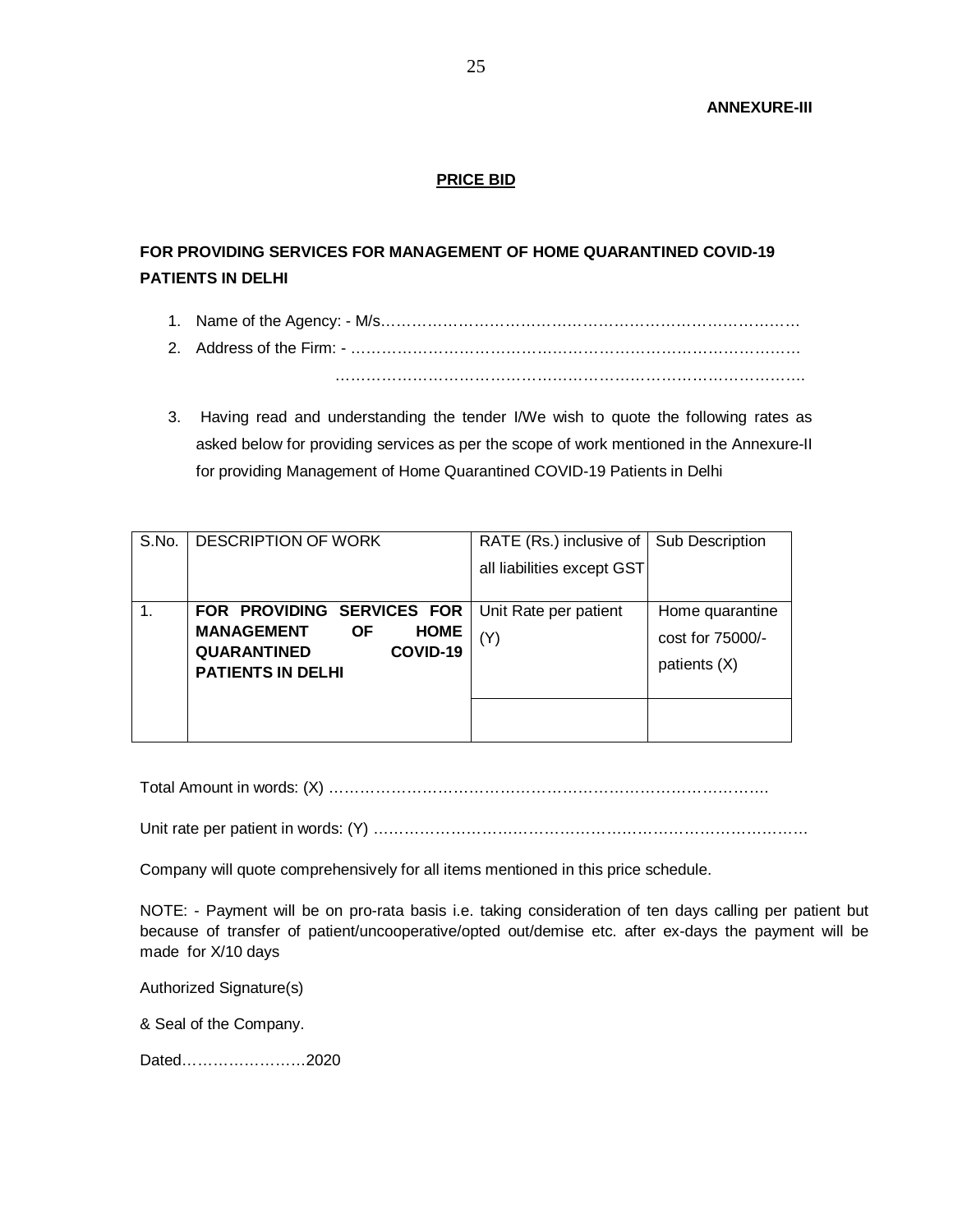# **GOVERNMENT OF NATIONAL CAPITAL TERRITORY OF DELHI**

# **DEPARTMENT OF HEALTH & FAMILY WELFARE**

# **9TH LEVEL, 'A' WING, DELHI SECRETARIAT, NEW DELHI-110002**

# **CHECK-LIST FOR PRE-QUALIFICATION BID FOR PROVIDING SERVICES FOR MANAGEMENT OF HOME QUARANTINED COVID-19 PATIENTS IN DELHI**

| $\overline{\mathsf{s}}$ . | <b>Documents asked for</b>                                                                                                                                                                                                                                  | Page<br>number<br>at<br>which document is |
|---------------------------|-------------------------------------------------------------------------------------------------------------------------------------------------------------------------------------------------------------------------------------------------------------|-------------------------------------------|
| No.                       |                                                                                                                                                                                                                                                             | placed                                    |
| $\overline{1}$ .          | Bid Security (EMD) of Rs. Five Lakh in the form of<br>FDR/DD/Bank Guarantee issued by any commercial bank in<br>favor of the State Health Society, Delhi, payable at Delhi valid<br>for 45 days beyond the Tender validity period.                          |                                           |
| $\overline{2}$ .          | One self-attested recent passport size photograph of the<br>Authorized person of the firm/agency, with name, designation,<br>address and office telephone numbers. Also name designation,<br>address and office telephone numbers of Directors be provided. |                                           |
| 3.                        | POA as specified in Clause 3.1 and 3.2 as the case may be                                                                                                                                                                                                   |                                           |
| 4.                        | Undertaking on a Stamp paper of Rs.100/- (Rupees one<br>hundred only) as per format prescribed in Annexure-VI).                                                                                                                                             |                                           |
| $\overline{5}$ .          | Self-attested copy of the PAN card issued by the Income Tax<br>Department with copy of Income-Tax Return of the last financial<br>year.                                                                                                                     |                                           |
| 6.                        | Self attested copy of GST Registration No.                                                                                                                                                                                                                  |                                           |
| $\overline{7}$ .          | Self attested copy of valid Registration number of the<br>firm/agency.                                                                                                                                                                                      |                                           |
| 8.                        | Self attested copy of valid Provident Fund Registration number.                                                                                                                                                                                             |                                           |
| 9.                        | Self attested copy of valid ESI Registration No.                                                                                                                                                                                                            |                                           |
| 10.                       | Self attested copy of valid License No. under any other relevant<br>Act/Rule if available.                                                                                                                                                                  |                                           |
| 11.                       | Proof of experiences of last three financial years along with<br>satisfactory performance certificates from the<br>concerned                                                                                                                                |                                           |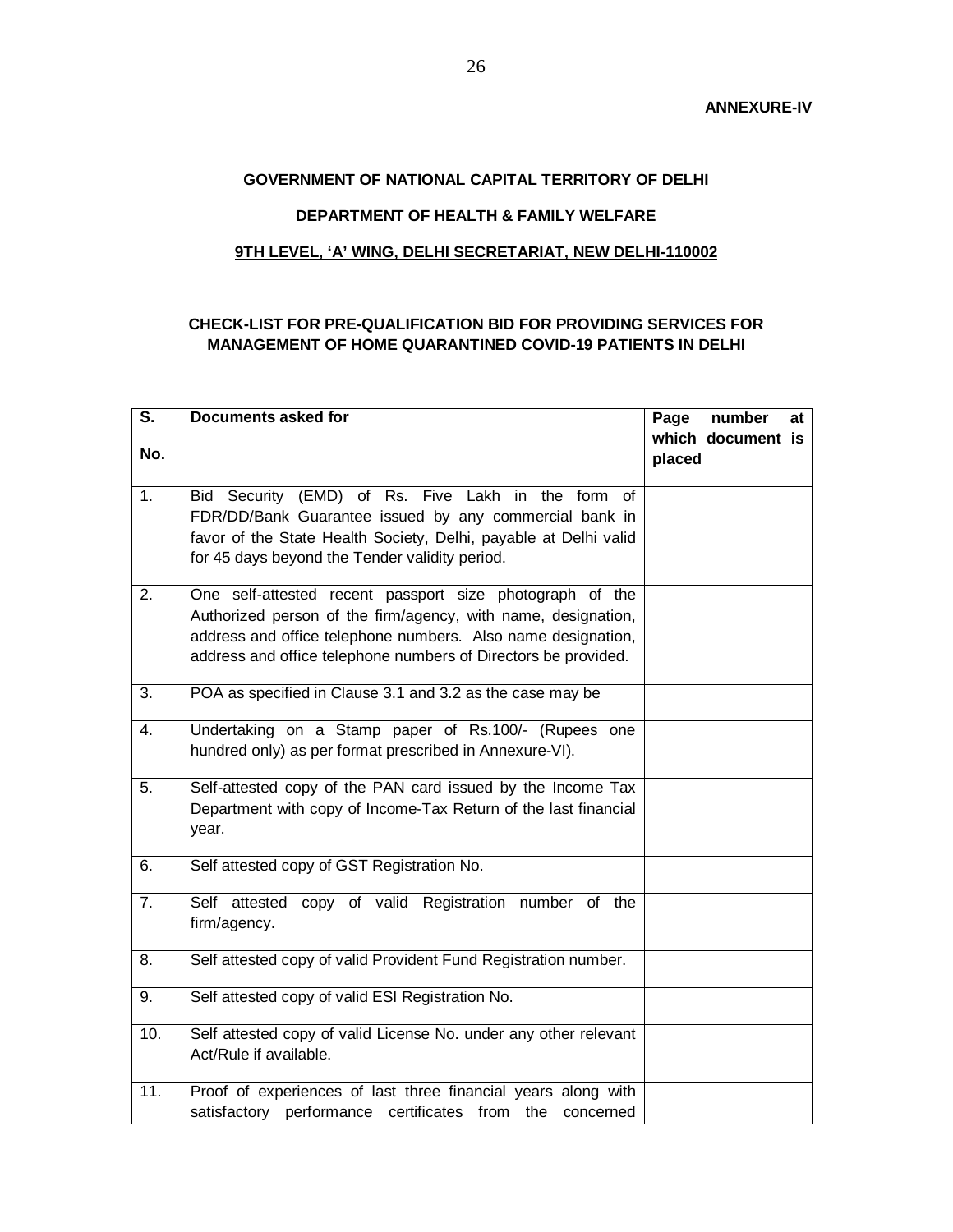|     | employers.                                                                                                                                                                 |  |
|-----|----------------------------------------------------------------------------------------------------------------------------------------------------------------------------|--|
| 12. | Annual returns of previous three years supported by audited<br>balance sheet (clause 2.1 of NIT) supported with trading<br>account with loss & profit account              |  |
| 13. | Annual average turnover of Rs. 75 lakhs (30% of the estimated<br>cost of tender) during the last three financial years in the books<br>of accounts ending 31st March, 2019 |  |
| 14. | ISO or similar Certification of the firm (Yes/No)                                                                                                                          |  |
| 15. | Write up of the proposal of the bidder explaining therein the full<br>methodology to be followed                                                                           |  |

Signature of the Bidder

(Name and Address of the Bidder)

Telephone No.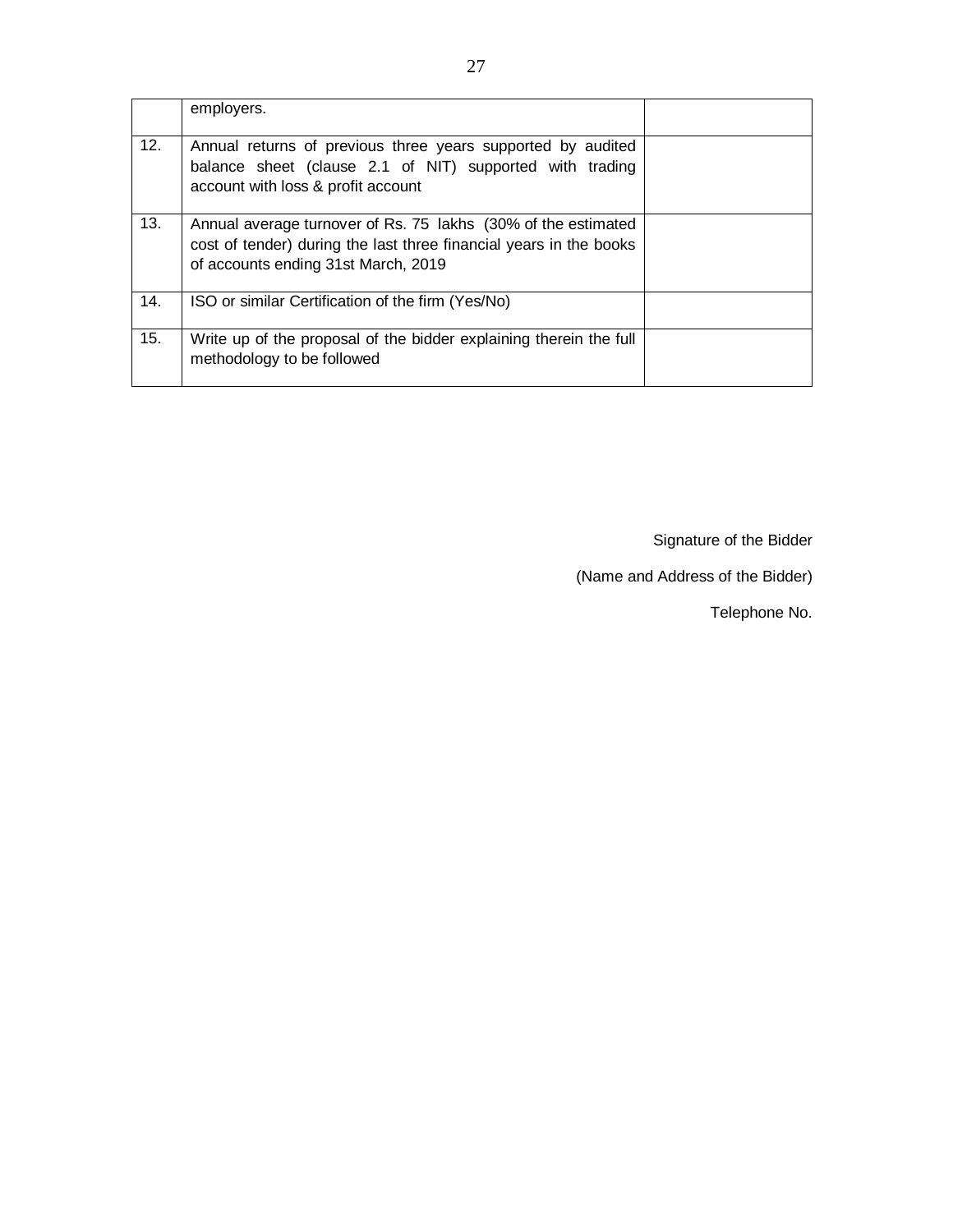#### **ANNEXURE-V**

#### **(ON A STAMP PAPER OF Rs.100/-)**

# **UNDERTAKING**

To

(Designation and Name of the concerned Department)

Name of the firm/Agency\_\_\_\_\_\_\_\_\_\_\_\_\_\_\_\_\_\_\_\_\_

Name of the tender example of the tender  $Due$  date:

Sir,

- 1. I/We hereby agree to abide by all terms and conditions laid down in tender document.
- 2. This is to certify that I/We before signing this bid have read and fully understood all the terms and conditions and instructions contained therein and undertake myself/ourselves abide by the said terms and conditions.
- 3. . I/ We have examined the Application made by us and all of the pre- qualification conditions have been met by the Applicant / Bidder as on the Application due date and the Applicant / Bidder has not made material misrepresentation or has given any materially incorrect or false information with respect to the pre-qualification criteria namely ,
- 4. I / We have examined and have no reservations to the Bidding Documents, including any Addendum issued by the Authority;
- 5. The undertakings / submissions given by us along with the Application in response to the Tender for the Project were true and correct as on the date of making the Application and are also true and correct as on the Bid Due Date and I/we shall continue to abide by them;
- 6. I / We certify acknowledge and undertake that I / We or our Consortium was pre-qualified and & I / We or our Consortium continues to meet(s) the Net Worth criteria and meet(s) the Technical Capacity requirements as specified in the RFQ document;
- 7. I / We certify that in the last three years, we / any of the Consortium Members or our / their Associates have not failed to perform on any contract relating providing Technology integrated Healthcare Services

(Signature of the Bidder)

Name and Address of the Bidder.

Telephone No.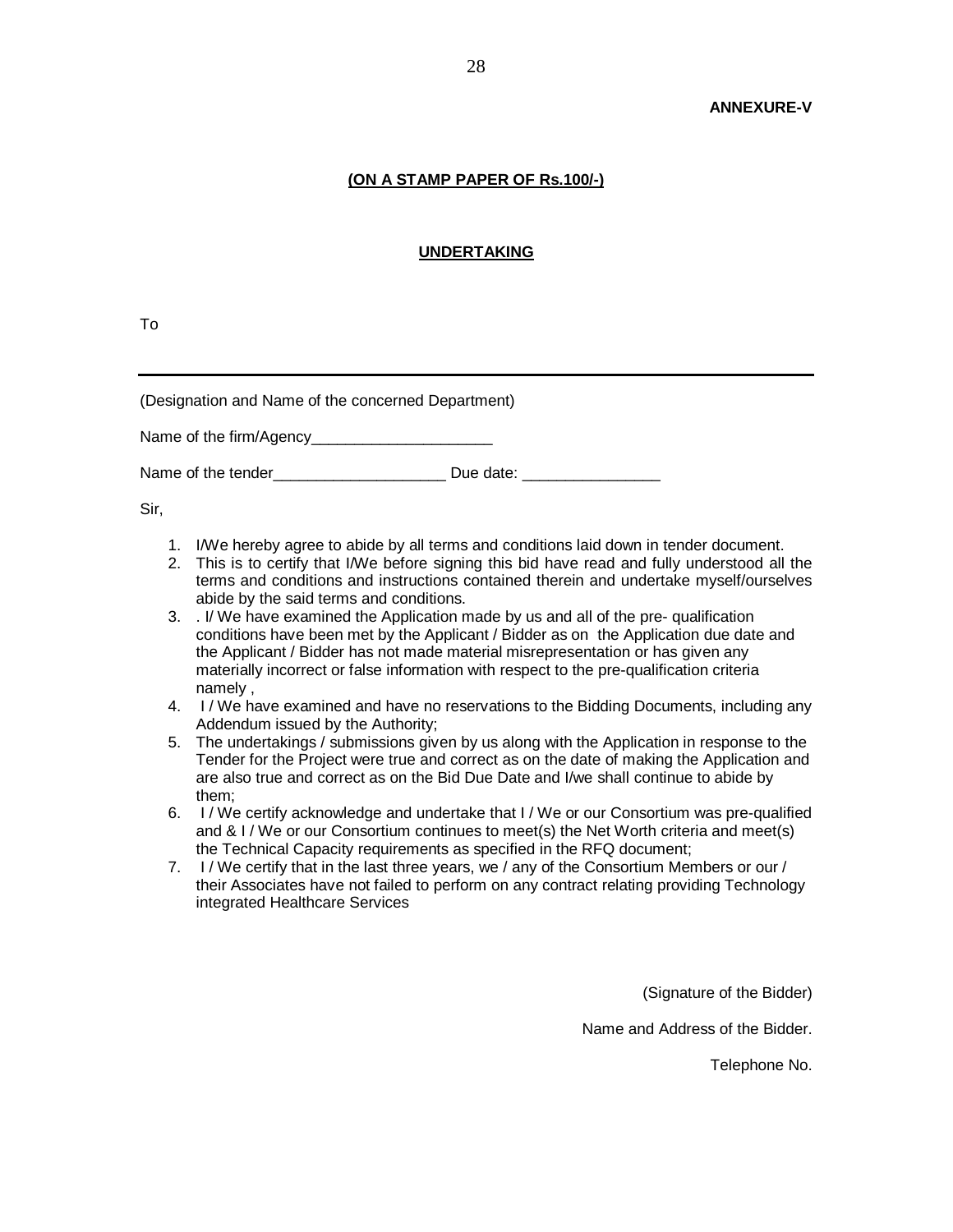# **FORM OF BANK GUARANTEE FOR BID SECURITY**

(Refer Clause 8.7.1 of the NIT)

(To be stamped in accordance with Stamps Act of India)

KNOW ALL MEN by these present that we \_\_\_\_\_\_\_\_\_\_\_\_\_\_\_\_\_\_\_ (Name and address of Bank), having our registered office at \_\_\_\_\_\_\_\_\_\_\_\_\_\_\_\_\_ (hereinafter called "the Bank") are bound unto the SHS (D) Health System Strengthing Account, of Delhi (hereinafter called "the Department") in sum of Rs. The sum of  $\sim$  2008 and the sum of  $\sim$  500 and the sum of  $\sim$  0.000 and the sum of Rs. and truly to be made to the said Employer, the Bank binds himself, his successors and assigns by these presents.

WHEREAS \_\_\_\_\_\_\_\_\_\_\_\_\_\_\_\_\_\_\_\_\_\_ (Name of Bidder) (hereinafter called "the Bidder") has submitted his bid dated \_\_\_\_\_\_\_\_\_\_\_\_\_\_\_\_\_\_ for providing Management of Home Quarantined COVID-19 Patients in Delhi (hereinafter called "the Bid").

WHEREAS the Bidder is required to furnish a Bank Guarantee for the sum of Rs. Consequence and words) as Bid Security against the Bidder's offer as aforesaid.

AND WHEREAS \_\_\_\_\_\_\_\_\_\_\_\_\_\_\_\_\_\_\_\_\_\_\_\_\_\_ (Name of Bank) have at the request of the Bidder, agreed to give this guarantee as hereinafter contained.

WE further agree as follows:-

- 1. That the Department may without affecting this guarantee grant time of other to or indulgence to or negotiate further with the Bidder in regard to the conditions contained in the said tender and thereby modify these conditions or add thereto any further conditions as may be mutually agreed upon between the Employer and the Bidder.
- 2. That the guarantee herein before contained shall not be affected by any change in constitution of our Bank or in the constitution of the Bidder.
- 3. That this guarantee commences from the date hereof and shall remain in force till:-
- (a) The Bidder, in case the bid is accepted by the Department, executes a formal agreement after furnishing the Performance Guarantee of a commercial Bank based in India.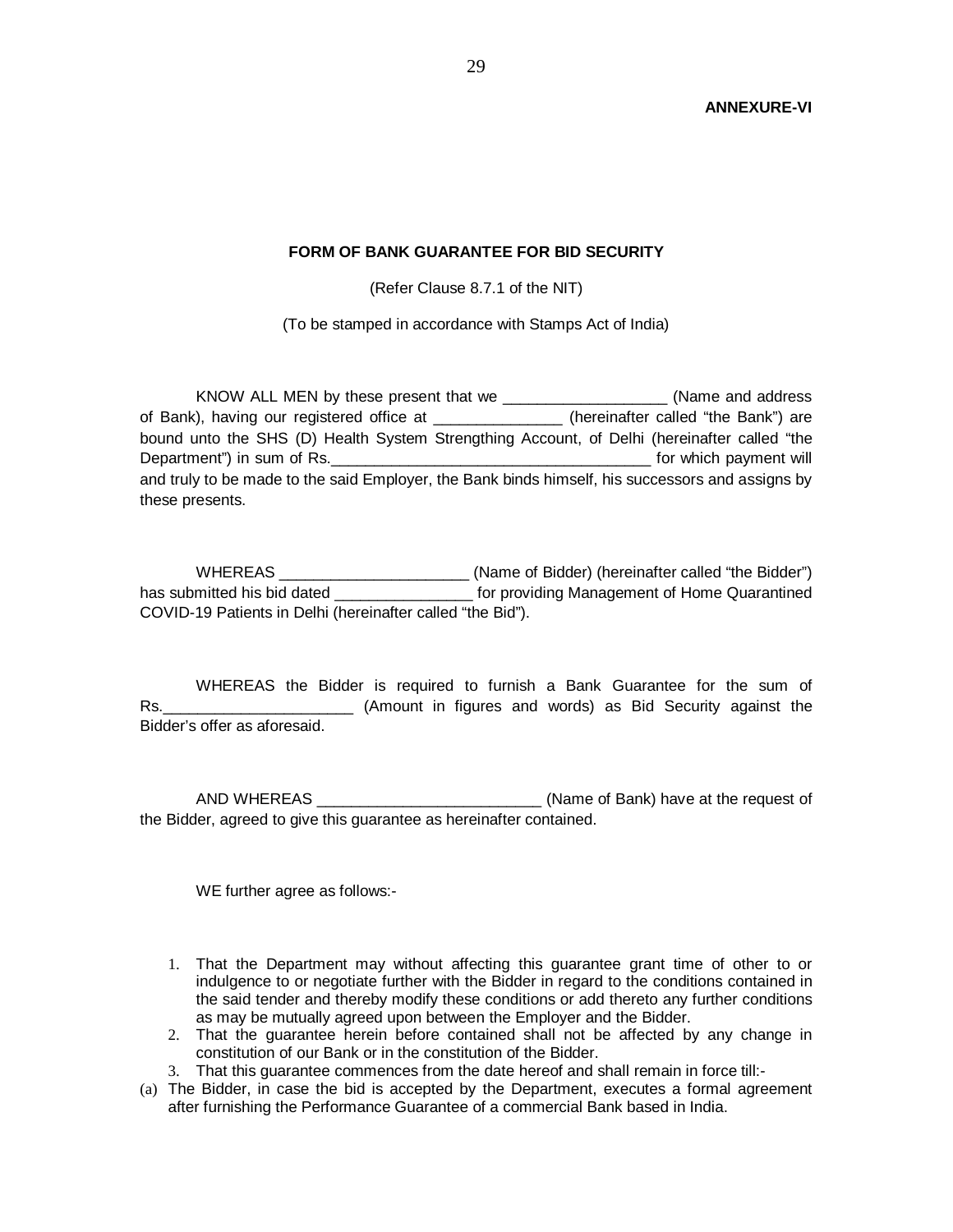- (b) Forty five days after the date of validity or the extended date of validity of the Tender, as the case may be, whichever is later.
	- 4. That the expression "the Bidder" and "the Bank" herein used shall, unless such an interpretation is repugnant to the subject or context, include their respective successors and assignees.

THE CONDITIONS of this obligation are:

- (i) If the Bidder withdraws his bid during the period of Tender validity specified in the Form of Tender; or
- (ii) If the Bidder refuses to accept the corrections of errors in his bid; or
- (iii) If the Bidder having been notified of the acceptance of his bid by the Employer during the period of tender validity and (a) fails or refuses to furnish them Performance Guarantee and/or (b) fails or refuses to enter into a contract within the time limit specified in para \_\_\_\_\_\_\_\_ of the NIT.
- (iv) If the tender is terminated on the allegation of production of false/forged documents for obtaining the contract.
- (v) If the contract is terminated for the reason that the agency is blacklisted in Government of NCT of Delhi or in any other State Governments/Union Government/Union Territories.

WE undertake to pay to the Department upto the above amount upon receipt of his first written demand, without the Employer having to substantiate his demand provided that in his demand the Employer will note that the amount claimed (i), (ii), (iii)(a), (iii)(b), (iv) or (v) mentioned above, specifying the occurred condition or conditions.

| Signature of Witness      | Signature of Authorized Official of the Bank |  |
|---------------------------|----------------------------------------------|--|
|                           |                                              |  |
|                           |                                              |  |
|                           |                                              |  |
| Name of Witness           | (Stamp/Seal of Bank)                         |  |
| <b>Address of Witness</b> |                                              |  |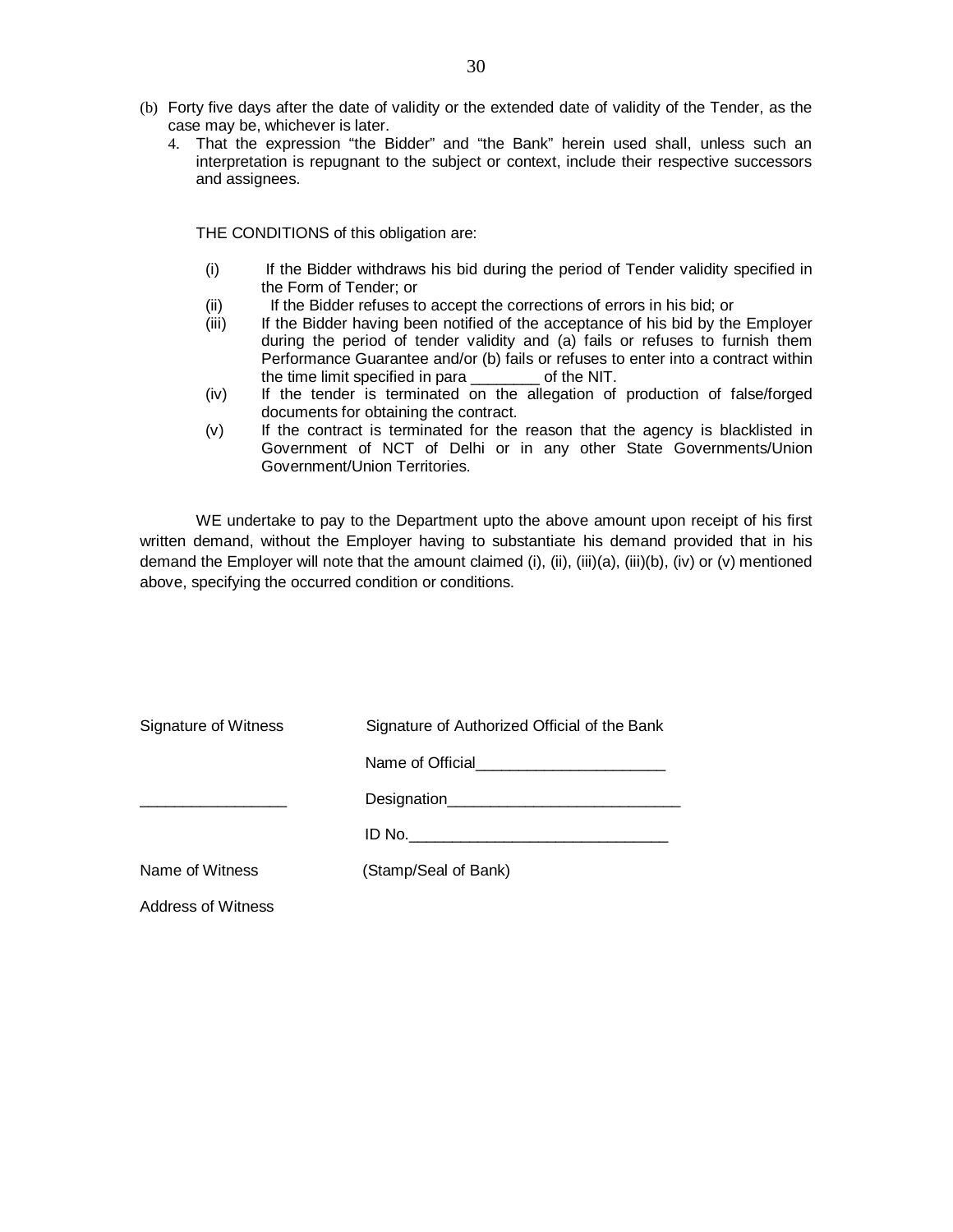#### **FORM OF BANK GUARANTEE FOR PERFORMANCE SECURITY**

(Refer Clause 11.1.4 of the NIT)

(To be stamped in accordance with Stamps Act of India)

1. THIS DEED of Guarantee made this day of The State between (Name of the Bank) (hereinafter called the "Bank") of the one part and \_\_\_\_\_\_\_\_\_\_\_\_\_\_\_\_\_\_\_\_\_\_\_\_\_(Name of the Department) (hereinafter called the "Department") of the other part.

2. WHEREAS \_\_\_\_\_\_\_\_\_\_\_\_\_\_\_\_\_\_\_\_\_\_\_\_(Name of the Department) has awarded the contract for **Management of Home Quarantined COVID-19 Patients in Delhi** for Rs. The section of the CRUPE of the Indian of the "contract" (Rupees in figures and words) (hereinafter called the "contract") to M/s\_\_\_\_\_\_\_\_\_\_\_\_\_\_\_\_\_\_\_\_\_(Name of the Company) (hereinafter called the "Company").

3. AND WHEREAS THE Company is bound by the said Contract to submit to the Department a Performance Security for a total amount of Rs. \_\_\_\_\_\_\_\_\_\_\_\_\_\_\_\_\_\_\_\_\_\_\_\_\_\_\_\_\_\_\_\_\_(Amount in figures and words).

4. NOW WE the Undersigned **Example 20** (Name of the Bank) being fully authorized to sign and to incur obligations for and on behalf of and in the name of \_\_\_\_\_\_\_\_\_\_\_\_\_\_\_\_\_\_\_\_\_\_(Full name of Bank), hereby declare that the said Bank will guarantee the Department the full amount of Rs.\_\_\_\_\_\_\_\_\_\_\_\_\_\_\_\_\_\_\_\_\_\_\_\_ (Amount in figures and words) as stated above.

5. After the Company has signed the aforementioned contract with the Department, the Bank is engaged to pay the Department, any amount up to and inclusive of the aforementioned full amount upon written order from the Department to indemnify the Department for any liability of damage resulting from any defects or shortcomings of the Company or the debts he may have incurred to any parties involved in the Works under the Contract mentioned above, whether these defects or shortcomings or debts are actual or estimated or expected. The Bank will deliver the money required by the Department immediately on demand without delay without reference to the Company and without the necessity of a previous notice or of judicial or administrative procedures and without it being necessary to prove to the Bank the liability or damages resulting from any defects or shortcomings or debts of the Company. The Bank shall pay to the Department any money so demanded notwithstanding any dispute/disputes raised by the Company in any suit or proceedings pending before any Court, Tribunal or Arbitrator(s) relating thereto and the liability under this guarantee shall be absolute and unequivocal.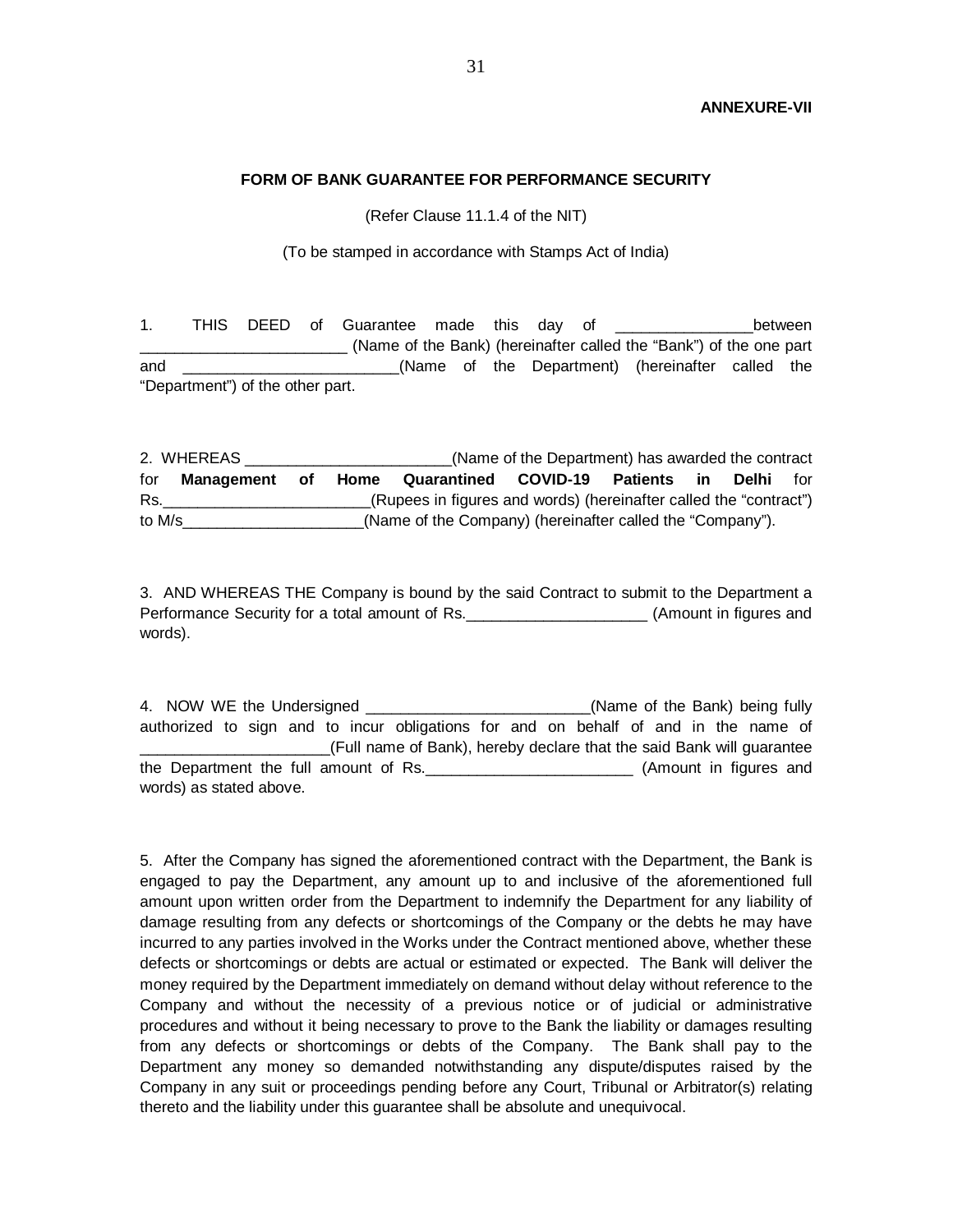6. THIS GUARANTEE is valid for a period of 12 months from the date of signing.

7. At any time during the period in which this Guarantee is still valid, if the Department agrees to grant a time of extension to the Company or if the Company fails to complete the works within the time of completion as stated in the contract, or fails to discharge himself of the liability or damages or debts as stated under para-5 above, it is understood that the Bank will extend this Guarantee under the same conditions for the required time on demand by the Department and at the cost of the Company.

8. The Guarantee hereinbefore contained shall not be affected by any change in the Constitution of the Bank or of the Company.

9. The neglect or forbearance of the Department in enforcement of payment of any moneys, the payment whereof is intended to be hereby secured or the giving of time by the Department for the payment hereof shall in no way relieve the Bank of their liability under this deed.

10. The expressions "the Department", "the Bank" and "the Company" hereinbefore used shall include their respective successors and assigns.

IN WITNESS whereof I/We of the bank have signed and sealed this guarantee on the day of \_\_\_\_\_\_\_\_\_(Month)\_\_\_\_\_\_\_\_(year) being herewith duly authorized.

For and on behalf of

the **Bank**.

Signature of authorized Bank official

| Designation |  |  |
|-------------|--|--|
|             |  |  |

I.D. No.\_\_\_\_\_\_\_\_\_\_\_\_\_\_

Stamp/Seal of the Bank.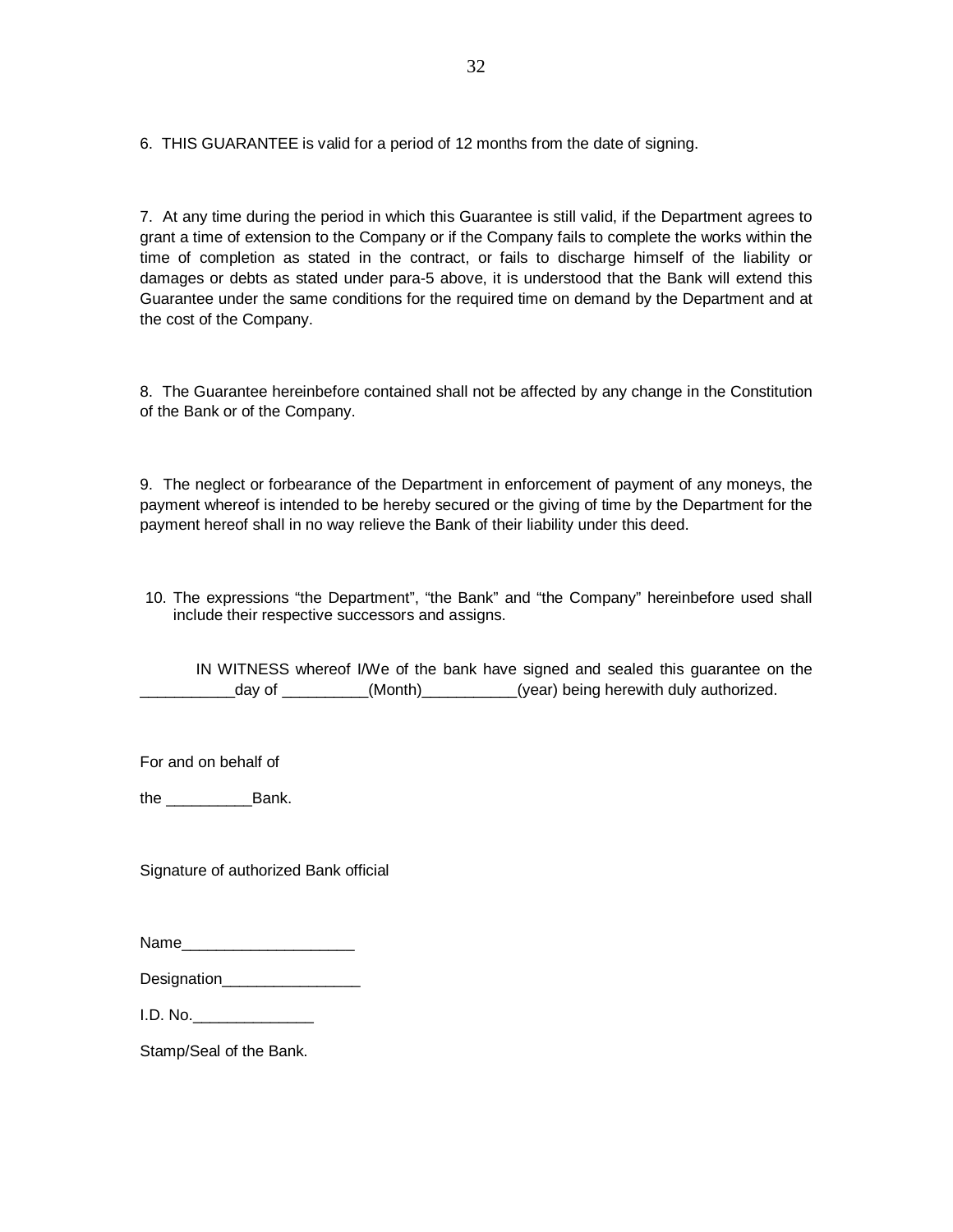Signed, sealed and delivered for and on behalf of the Bank by the above named **\_\_\_\_\_\_\_\_\_\_\_\_\_\_\_\_\_\_** in the presence of:

Witness-1.

Signature\_\_\_\_\_\_\_\_\_\_\_\_\_\_\_\_\_\_\_

Name\_\_\_\_\_\_\_\_\_\_\_\_\_\_\_\_\_\_\_\_\_\_

Address\_\_\_\_\_\_\_\_\_\_\_\_\_\_\_\_\_\_\_\_\_

Witness-2.

Signature\_\_\_\_\_\_\_\_\_\_\_\_\_\_\_\_\_\_\_

Name\_\_\_\_\_\_\_\_\_\_\_\_\_\_\_\_\_\_\_\_\_\_

Address\_\_\_\_\_\_\_\_\_\_\_\_\_\_\_\_\_\_\_\_\_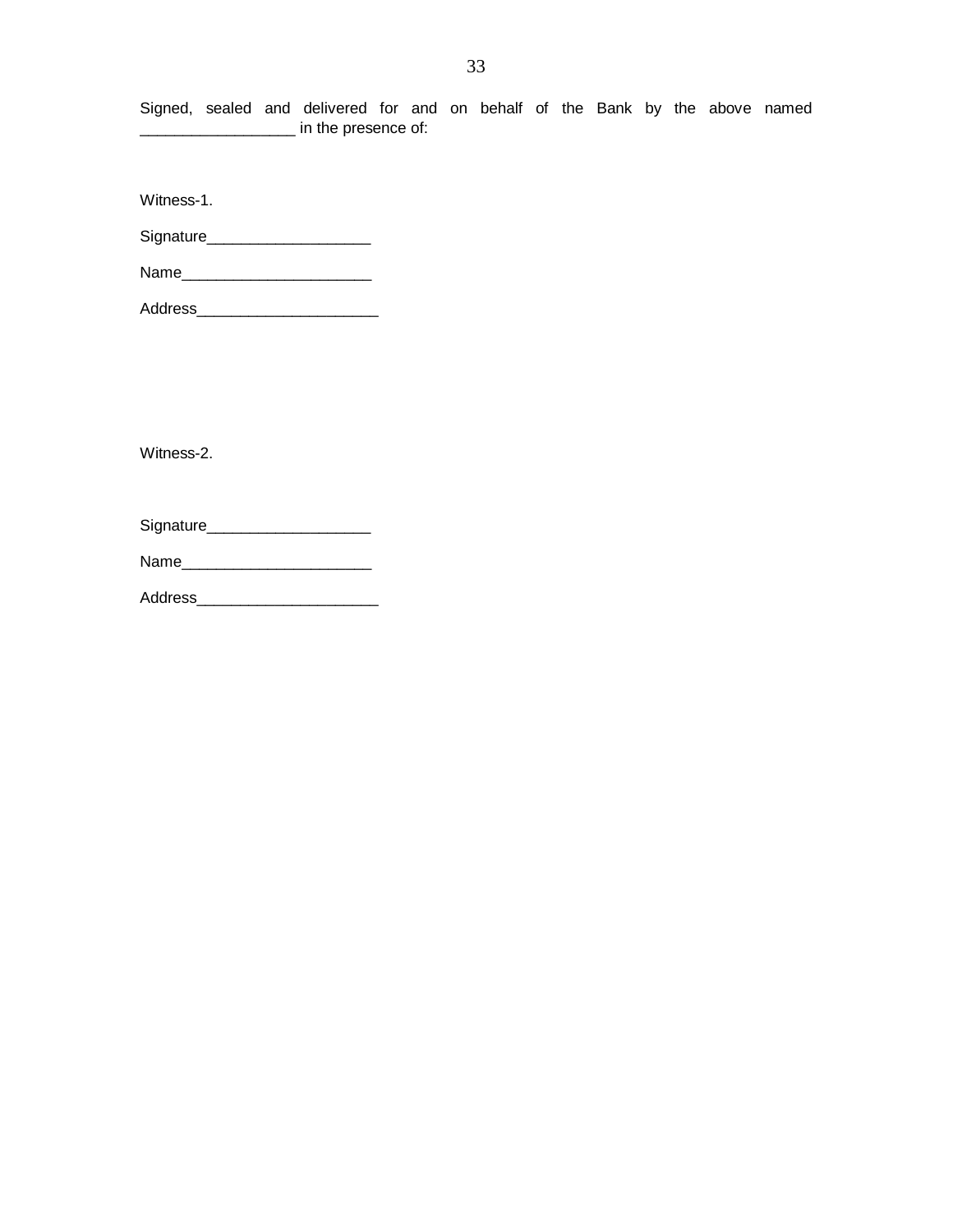# **GOVERNMENT OF NATIONAL CAPITAL TERRITORY OF DELHI DEPARTMENT OF HEALTH & FAMILY WELFARE 9TH LEVEL, 'A' WING, DELHI SECRETARIAT, NEW DELHI-110002**

# **FORM OF AGREEMENT**

THIS AGREEMENT is made on the\_\_\_\_ day \_\_\_\_\_\_\_\_\_\_ (Month)\_\_\_\_\_\_\_\_\_(Year) Between the Health Department, GNCT of Delhi through Shri (Name and address of the Officer) (hereinafter called "the Department"), which expression shall, unless excluded by or repugnant to the context, be deemed to include its successor in office and assigns of the one part AND \_\_\_\_\_\_\_\_\_\_\_\_\_\_\_\_\_\_\_\_\_\_\_\_ (Name and address of the Company) through Shri \_\_\_\_\_\_\_\_\_\_\_\_\_\_\_\_\_\_\_\_\_\_\_, the authorized representative (hereinafter called "the Company") (which expression shall, unless excluded by or repugnant to the context, be deemed to include its/their heirs, successors, executors, administrators, representatives and assigns) of the other part. Under which the Company shall provide trained personnel and technical expertise and will use its best endeavours to provide **Management of Home Quarantined COVID-19**  Patients in Delhi to the **\_\_\_\_\_\_\_\_\_\_\_\_\_\_\_\_** (Name of the Department).

NOW THIS AGREEMENT WITNESSETH as follows:-

- 1. In this Agreement words and expression shall have the same meanings as are respectively assigned to them in the Terms and Conditions of contract hereinafter referred to.
- 2. The following documents shall be deemed to form and be read and constructed as part of this Agreement, viz:
	- a. Letter of acceptance of award of contract;
	- b. Terms and Conditions;
	- c. Notice inviting Tender;
	- d. Bill of Quantities;
	- e. Scope of work;
	- f. Addendums, if any;
	- g. Any other documents forming part of the contract.
- 3. In consideration of the payments to be made by the Department to the Company as hereinafter mentioned, the Company hereby covenants with the employer to execute the **Management of Home Quarantined COVID-19 Patients in Delhi** w.e.f **EXECUTE:** as per the provisions of this Agreement and the tender documents.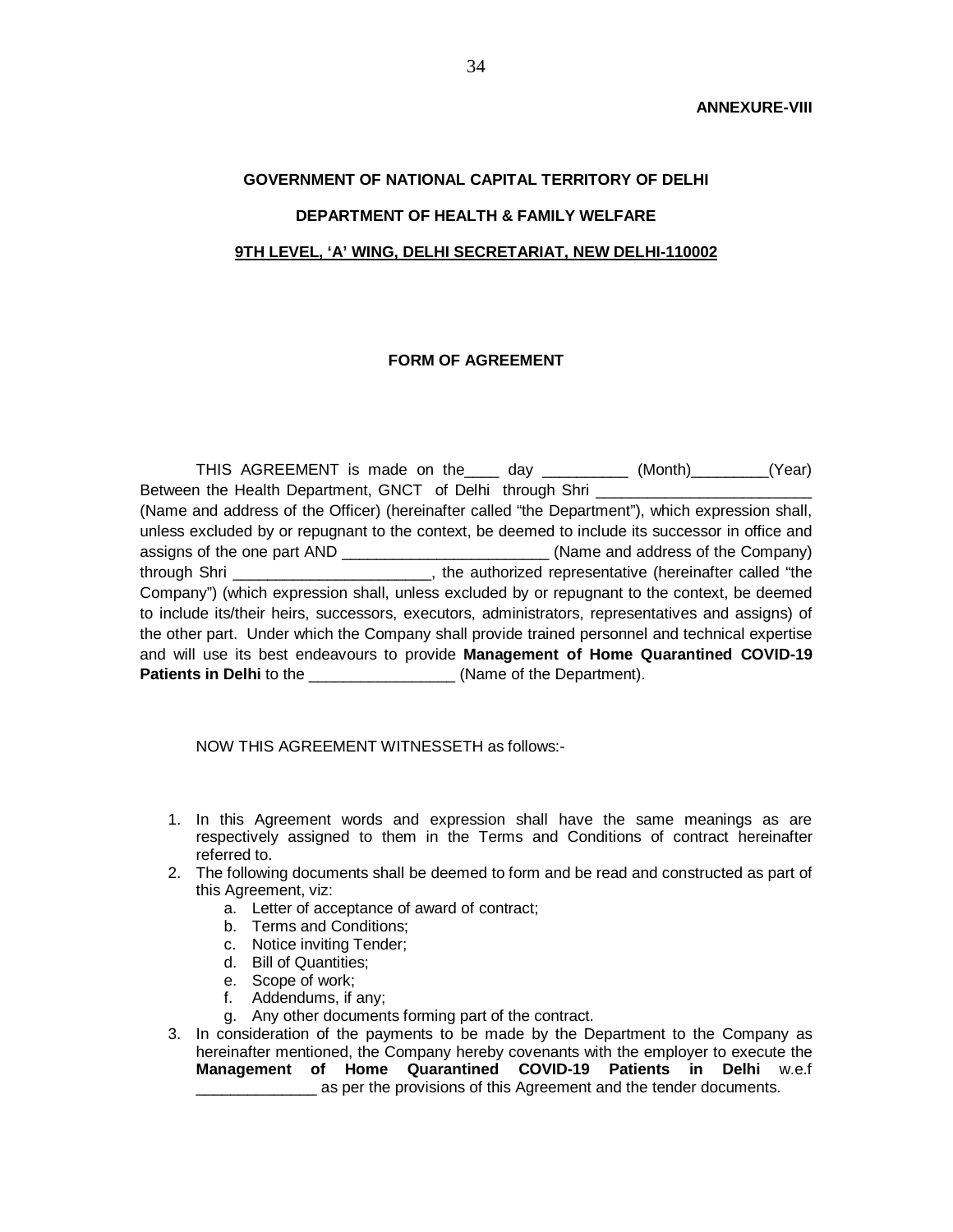- 4. The Department hereby covenants to pay the Company in consideration of the execution and completion of the works/services as per the provisions of this Agreement and the tender documents, the contract price of Rs. Rupees in words).
- 5. Being the sum stated in the letter of acceptance subject to such additions thereto or deductions there from as may be made under the provisions of the contract at the times in manner prescribed by the contract.

IN WITNESS WHEREOF the parties hereto have signed the Agreement the day and the year first above written.

| For and on behalf of the Company                                                                                      | For and on behalf of the Department                                                                                                                                    |
|-----------------------------------------------------------------------------------------------------------------------|------------------------------------------------------------------------------------------------------------------------------------------------------------------------|
| Signature of the authorized official                                                                                  |                                                                                                                                                                        |
|                                                                                                                       | Signature of the authorized Officer                                                                                                                                    |
| Name of the official                                                                                                  | Name of the Officer                                                                                                                                                    |
| Stamp/Seal of the Company                                                                                             | Stamp/Seal of the Employer                                                                                                                                             |
| By the said                                                                                                           | By the said                                                                                                                                                            |
| Name                                                                                                                  | Name<br><u> 1980 - Jan Samuel Barbara, martxa a shekara 1980 - An</u>                                                                                                  |
| on behalf of the Company in                                                                                           | on behalf of the Employer in                                                                                                                                           |
| the presence of:                                                                                                      | the presence of:                                                                                                                                                       |
| <b>Witness Example 2008</b>                                                                                           | Witness______________________                                                                                                                                          |
|                                                                                                                       | Name <b>Mame Mame Mame Mame Mame Mame Mame Mame Mame Mame Mame Mame Mame Mame Mame Mame Mame Mame Mame Mame Mame Mame Mame Mame Mame Mame Mame Mame Mame Mame Mame</b> |
| Address____________________                                                                                           | Address________________________                                                                                                                                        |
| <u> 1989 - Johann John Stein, mars ar breithinn ar ymgyriad yr y gynnas ymgyriad yr y gynnas ymgyriad yr y gynnas</u> | <u> 1989 - Johann Barn, mars an t-Amerikaansk politiker (</u>                                                                                                          |
| Telephone No: ______________                                                                                          | Telephone No: ___________________                                                                                                                                      |
|                                                                                                                       |                                                                                                                                                                        |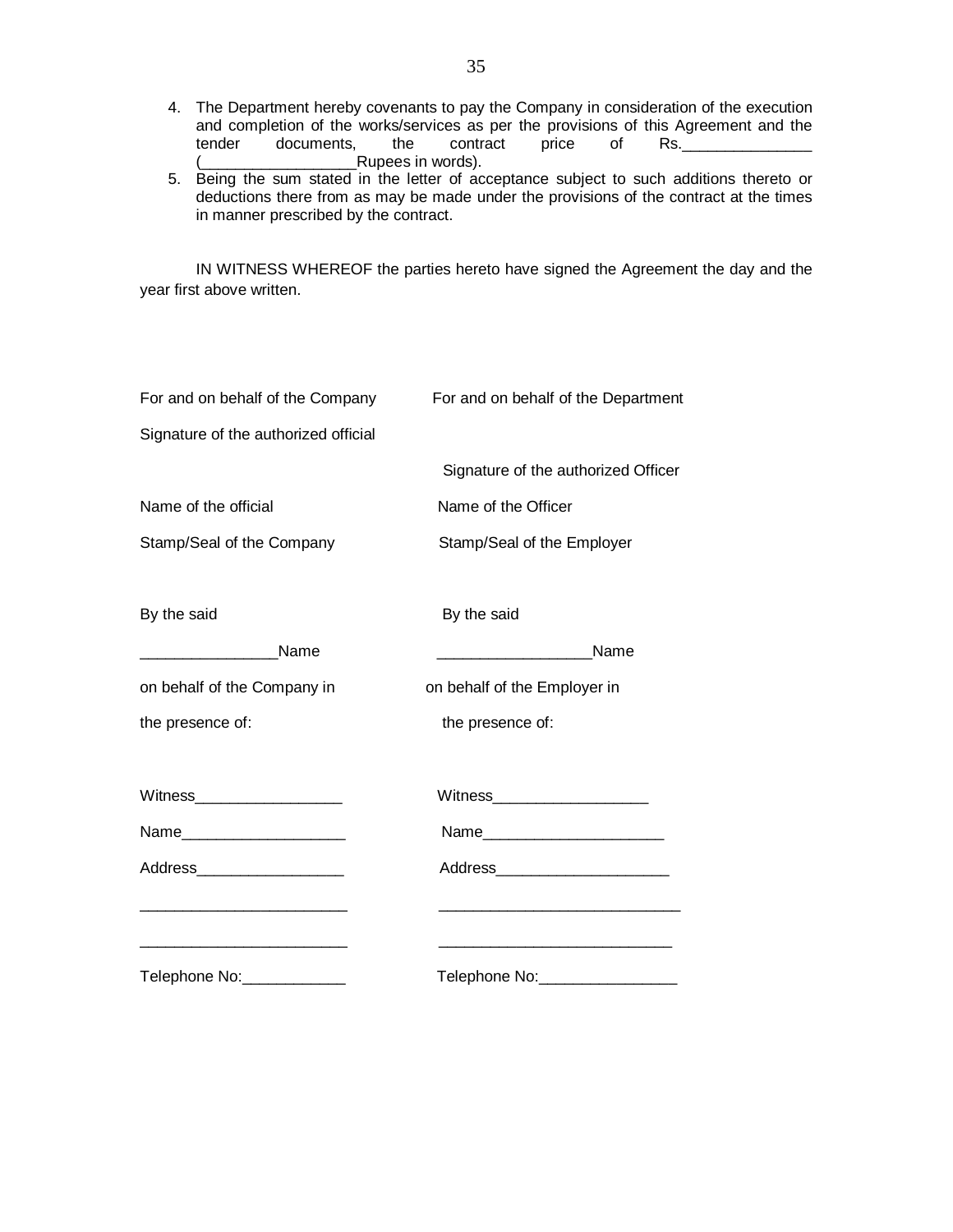#### **Power of Attorney for signing of Bid**

Know all men by these presents, We, …………………………… (name of the firm and address of the registered office) and …………………………… (name of the firm and address of the registered office) do hereby irrevocably constitute, nominate, appoint and authorize Mr. / Ms (Name), son/daughter/wife of ……………………………… and presently residing at ………………………………….., who is presently employed with us/ the Lead Member of our Consortium and holding the position of ………………………….., as our true and lawful attorney (hereinafter referred to as the "Attorney") to do in our name and on our behalf, all such acts, deeds and things as are necessary or required in connection with or incidental to submission of our bid for the **Management of Home Quarantined COVID-19 Patients in Delhi** to the Health Department, Government of National Capital Territory of Delhi, (the "Authority") including but not limited to signing and submission of all applications, bids and other documents and writings, participate in bidders' and other conferences and providing information / responses to the Authority, representing us in all matters before the Authority, signing and execution of all contracts including the Concession Agreement and undertakings consequent to acceptance of our bid, and generally dealing with the Authority in all matters in connection with or relating to or arising out of our bid for the said Project and/or upon award thereof to us and/or till the entering into of the Concession Agreement with the Authority.

AND we hereby agree to ratify and confirm and do hereby ratify and confirm all acts, deeds and things done or caused to be done by our said Attorney pursuant to and in exercise of the powers conferred by this Power of Attorney and that all acts, deeds and things done by our said Attorney in exercise of the powers hereby conferred shall and shall always be deemed to have been done by us.

IN WITNESS WHEREOF WE, …………………………., THE ABOVE NAMED PRINCIPAL HAVE EXECUTED THIS POWER OF ATTORNEY ON THIS ……… DAY OF …………. 20…..

For…………………………..

(Signature, name, designation and address)

Witnesses:

1.

2.

(Notarized)

Accepted

……………………………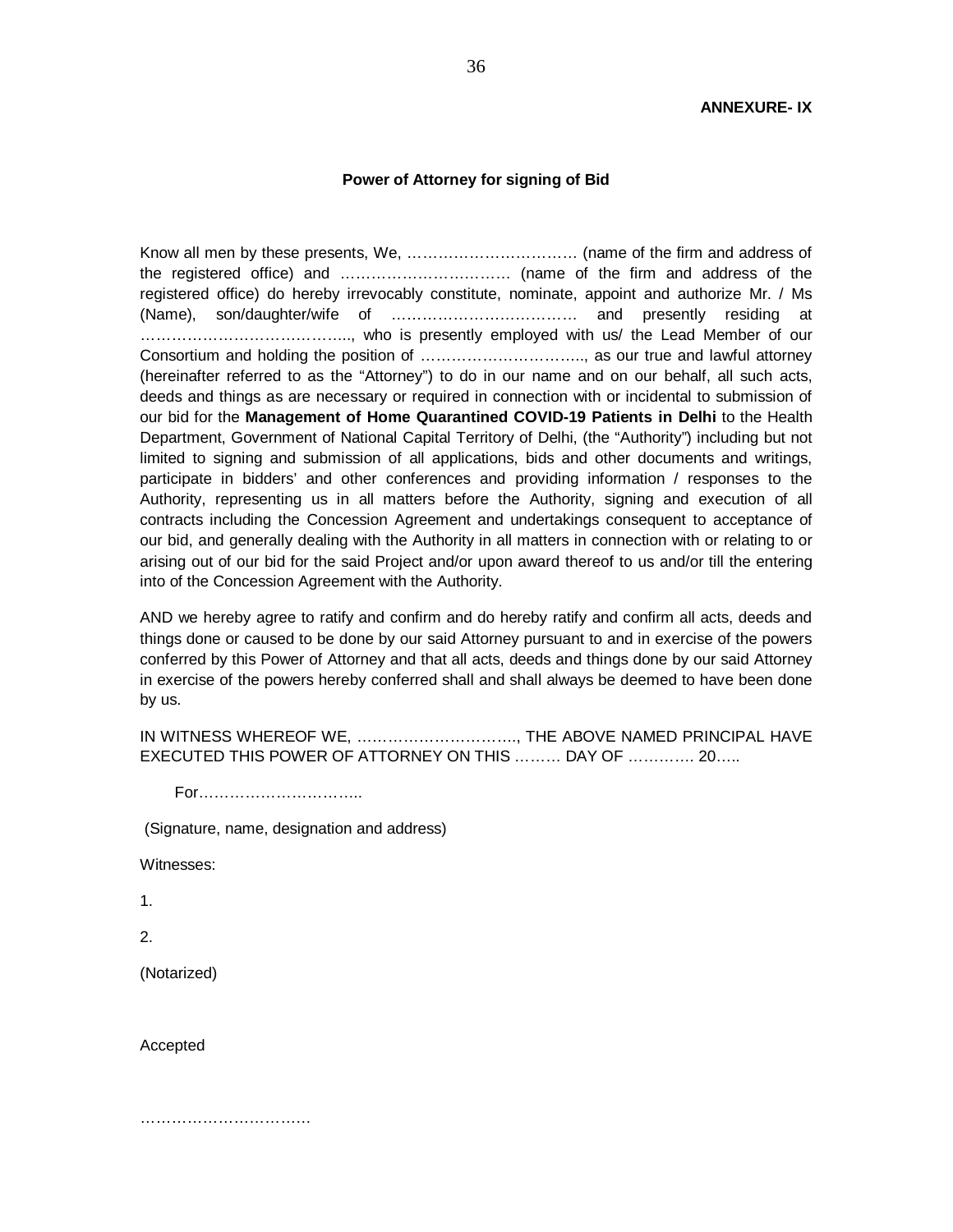(Signature, Name, Designation and Address of the Attorney)

Notes:  $\Box$  The mode of execution of the Power of Attorney should be in accordance with the procedure, if any, laid down by the applicable law and the charter documents of the executants and when it is so required, the same should be under common seal affixed in accordance with the required procedure. Wherever required, the Bidder should submit for verification the extract of the charter documents and documents such as a board or shareholders resolution/ power of attorney in favor of the person executing this Power of Attorney for the delegation of power hereunder on behalf of the Bidder.  $\Box$  For a Power of Attorney executed and issued overseas, the document will also have to be legalized by the Indian Embassy and notarized in the jurisdiction where the Power of Attorney is being issued. However, the Power of Attorney provided by Bidders from countries that have signed the Hague Legislation Convention, 1961 are not required to be legalized by the Indian Embassy if it carries a conforming Appostille certificate.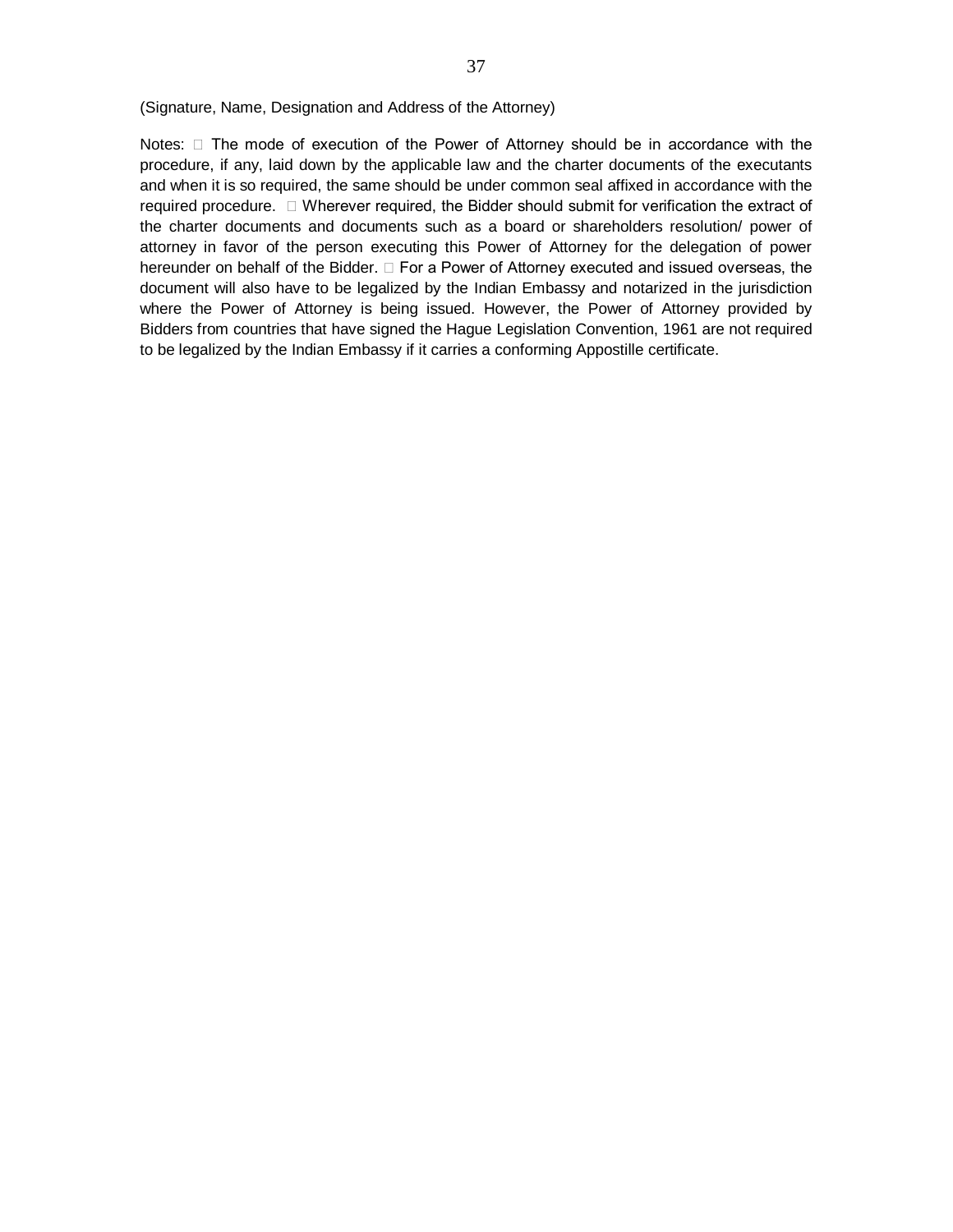#### **Power of Attorney for Lead Member of Consortium**

Whereas the Health Department, Government of National Capital Territory of Delhi (the "Authority") has invited bids for the **Management of Home Quarantined COVID-19 Patients in Delhi** (the "Project").

Whereas, ………………….., ……………………….. and ………………………. (collectively the "Consortium") being Members of the Consortium are interested in bidding for the Project in accordance with the terms and conditions of the Request for Proposal and other connected documents in respect of the Project, and

Whereas, it is necessary for the Members of the Consortium to designate one of them as the Lead Member with all necessary power and authority to do for and on behalf of the Consortium, all acts, deeds and things as may be necessary in connection with the Consortium's bid for the Project and its execution.

#### NOW, THEREFORE, KNOW ALL MEN BY THESE PRESENTS

We, ……………… having our registered office at …………………, M/s. ……………………, having our registered office at …………………, and M/s. …………………, having our registered office at ………………, (hereinafter collectively referred to as the "Principals") do hereby irrevocably designate, nominate, constitute, appoint and authorize M/s …………………, having its registered office at ………………………, being one of the Members of the Consortium, as the Lead Member and true and lawful attorney of the Consortium (hereinafter referred to as the "Attorney") and hereby irrevocably authorize the Attorney (with power to sub delegate) to conduct all business for and on behalf of the Consortium and any one of us during the bidding process and, in the event the Consortium is awarded the Concession/ Contract, during the execution of the Project, and in this regard, to do on our behalf and on behalf of the Consortium, all or any of such acts, deeds or things as are necessary or required or incidental to the submission of its bid for the Project, including but not limited to signing and submission of all applications, bids and other documents and writings, accept the Notice of Award, participate in bidders' and other conferences, respond to queries, submit information/ documents, incorporate SPV, sign and execute contracts and undertakings consequent to acceptance of the bid of the Consortium and generally to represent the Consortium in all its dealings with the Authority, and/ or any other Government Agency or any person, in all matters in connection with or relating to or arising out of the Consortium's bid for the Project and/ or upon award thereof till the Concession Agreement is entered into with the Authority.

AND hereby agree to ratify and confirm and do hereby ratify and confirm all acts, deeds and things done or caused to be done by our said Attorney pursuant to and in exercise of the powers conferred by this Power of Attorney and that all acts, deeds and things done by our said Attorney in exercise of the powers hereby conferred shall and shall always be deemed to have been done by us/ Consortium.

IN WITNESS WHEREOF WE THE PRINCIPALS ABOVE NAMED HAVE EXECUTED THIS POWER OF ATTORNEY ON THIS ……………… DAY OF ………….., 20.…